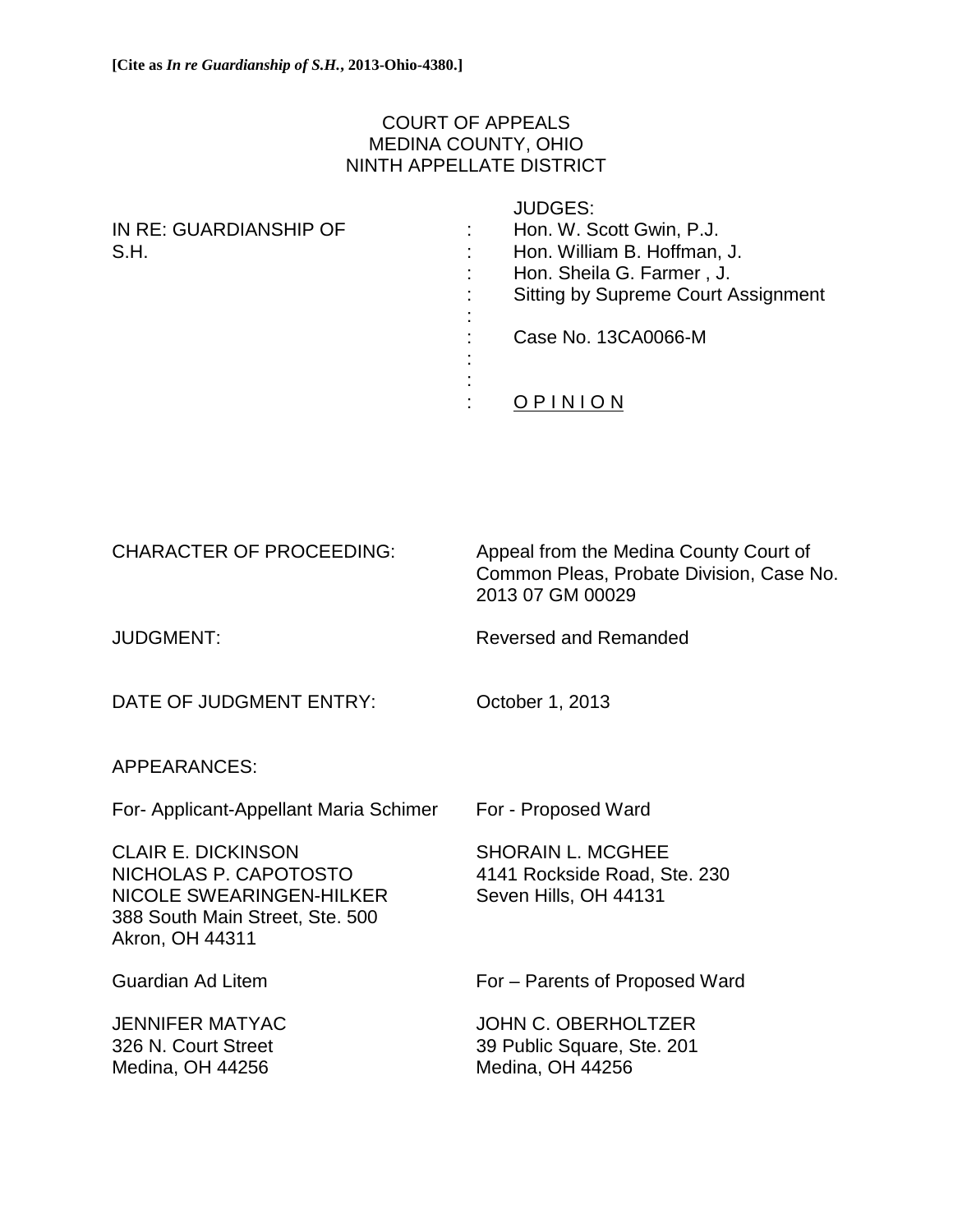**{¶1}** In *In re Guardianship of S.H.*, 9th Dist. Medina No. 13CA0057-M, 2013- Ohio-3708 ["*S.H.1*"], this Court remanded this case to the probate court to determine whether it would be in S.H.'s best interests to appointment a guardian for purposes of making medical decisions on her behalf.<sup>1</sup> Upon remand the Medina County Court of Common Pleas, Probate Division found that it was not in the best interests of S.H. to appoint Schimer as guardian of S.H. for purposes of making medical decisions on S.H.'s behalf.

**{¶2}** Schimer raises one assignment of error,

**{¶3}** "I. THE TRIAL COURT INCORRECTLY DENIED MARIA SCHIMER'S MOTION FOR IMMEDIATE APPOINTMENT OF A LIMITED GUARDIAN."

#### I.

**{¶4}** The probate judge based his conclusion upon, among other concerns, on three main areas: (1). The Medina County Jobs and Family Services refused to file a Complaint alleging Dependency, Abuse or Neglect and seeking temporary custody of S.H. pursuant to R.C. 2151.27; (2). The length and intensity of the chemotherapy regime was too invasive and destructive of the family unit; and (3). The proposed guardian has never met S.H. and does not intend to transport, accompany or personally support S.H. as she is undergoing the treatments.

**{¶5}** For the reasons that follow, we find the decision of the probate court is not based upon competent, credible evidence. We further find that the probate court did abuse its discretion in finding that it was not in the best interests of S.H. to appoint Schimer as guardian of S.H. for purposes of making medical decisions on S.H.'s behalf.

 $\overline{\phantom{a}}$  1 <sup>1</sup> For a complete statement of the underlying facts, see *S.H. 1.*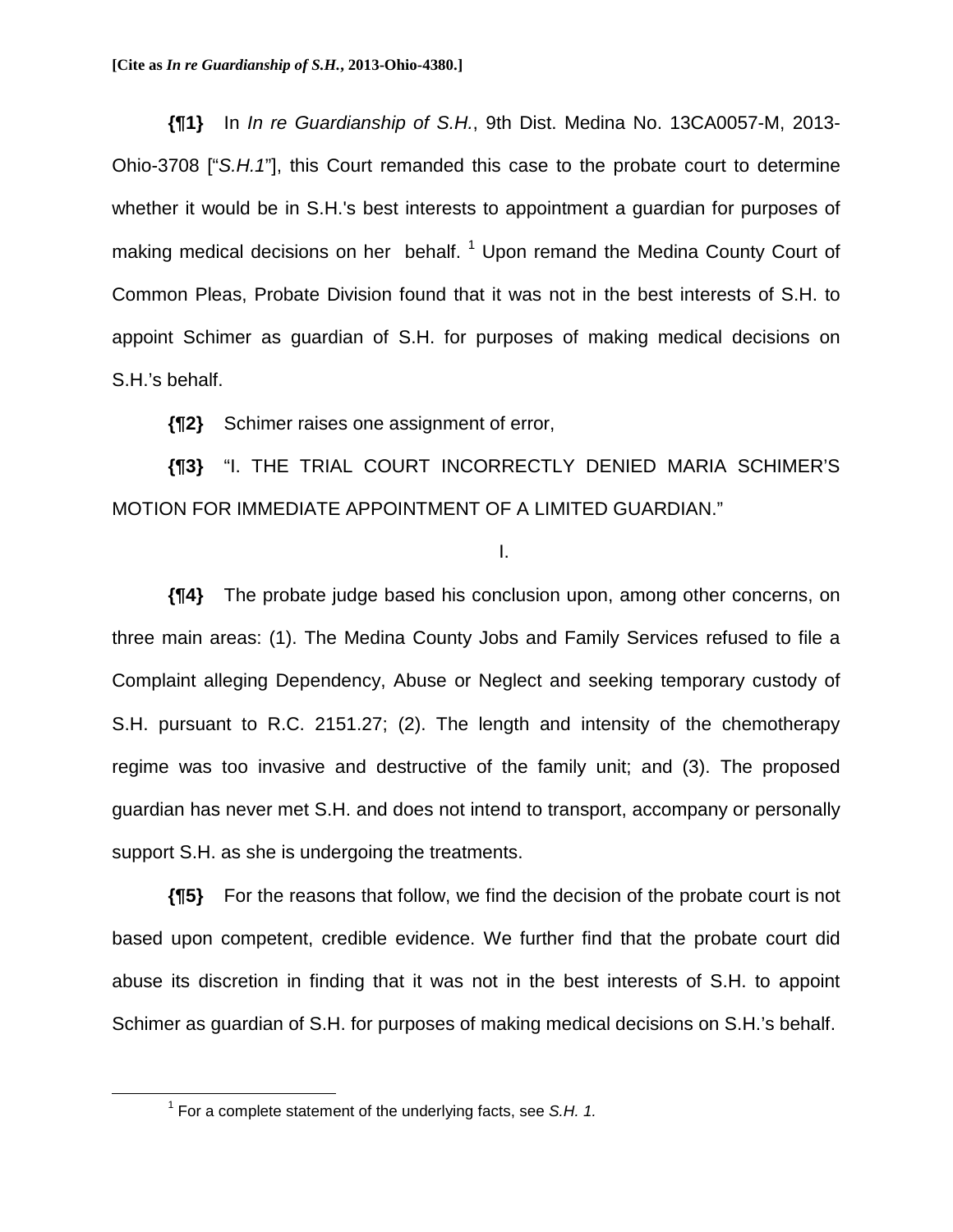#### *PREFACE*

**{¶6}** A parent's decision to subject his or her child to potentially life-threatening, painful or debilitating medical procedures that could either prolong the child's life or, in contrast, prolong the process of dying is a difficult and personal decision. The decision "must be made on the basis of individual values, informed by medical realities, yet within a framework governed by the law. The role of the courts is confined to determining the framework, delineating the ways in which the government may and may not participate in such decisions." *Cruzan v. Director, Mo. Dept. of Health*, 497 U.S. 261, 303, 110 S.Ct. 2841, 111 L.Ed.2d 224 (1990) (Brennan, dissenting). [Hereinafter "*Cruzan*"].

### *STANDARD OF REVIEW*

**{¶7}** R.C. 2111.02(A) provides that "[w]hen found necessary, the probate court on its own motion or on application by any interested party shall appoint \* \* \* a guardian of the person, the estate, or both, of a minor or incompetent[.]" Regarding the appointment of a guardian, the probate court is required to act in the best interest of the ward. *In re Estate of Bednarczuk,* 80 Ohio App.3d 548, 551, 609 N.E. 2d 1310 (12th Dist. 1992); R.C. 2111.50(C). The probate court's ruling regarding the appointment of a guardian will not be reversed absent an abuse of discretion if it is supported by competent, credible evidence. *In re Guardianship of Miller,* 187 Ohio App.3d 445, 2010– Ohio–2159, 932 N.E.2d 420 (3rd Dist.). *Accord*, *In re Guardianship of Waller,* 192 Ohio App.3d 663, 2011-Ohio-313, 950 N.E.2d 1207(1st Dist.), ¶16; *In re Guardianship of Anderson*, 2nd Dist. Montgomery No. 25367, 2013-Ohio-2012, ¶15; *In re Guardianship of Borland*, 5th Dist. Stark No. 2002CA00410, 2003-Ohio-6870, ¶8.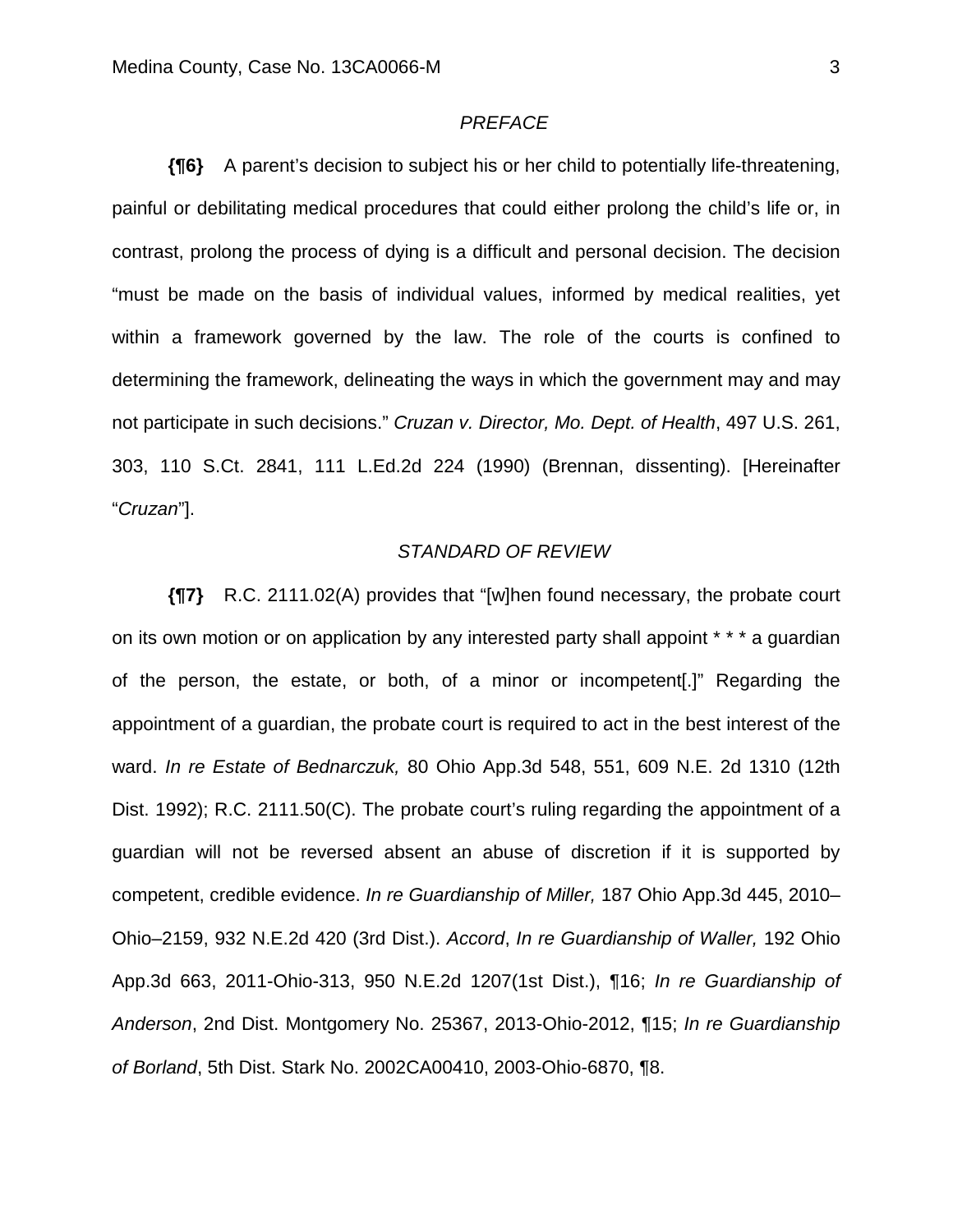### *ABUSE OF DISCRETION*

**{¶8}** The term "abuse of discretion" has been applied in a somewhat rote manner by the courts without analysis of the true purpose of the appellate court's role in the review of a trial court's discretionary powers. *State v. Firouzmandi,* 5th Dist. Licking App. No.2006-CA-41, 2006-Ohio-5823, ¶ 54.

**{¶9}** As was noted in *Firouzmandi,* an excellent analysis of the misconception surrounding the concept of "abuse of discretion" was set forth by the Arizona Supreme Court sitting en banc:

 The phrase "within the discretion of the trial court" is often used but the reason for that phrase being applied to certain issues is seldom examined. One of the primary reasons an issue is considered discretionary is that its resolution is based on factors which vary from case to case and which involve the balance of conflicting facts and equitable considerations. *Walsh v. Centeio,* 692 F.2d 1239, 1242 (9th Cir.1982). Thus, the phrase "within the discretion of the trial court" does not mean that the court is free to reach any conclusion it wishes. It does mean that where there are opposing equitable or factual considerations, we will not substitute our judgment for that of the trial court.

*State v. Chapple*, 135 Ariz. 281, 296-97, 660 P.2d 1208, 1223-24(1983), *superseded by statute as stated in State v. Benson \_P.3d\_2013 WL 3929153(Ariz. July 31, 2013)*. The Court further explained,

 The term "abuse of discretion" is unfortunate. In ordinary language, "abuse" implies some form of corrupt practice, deceit or impropriety.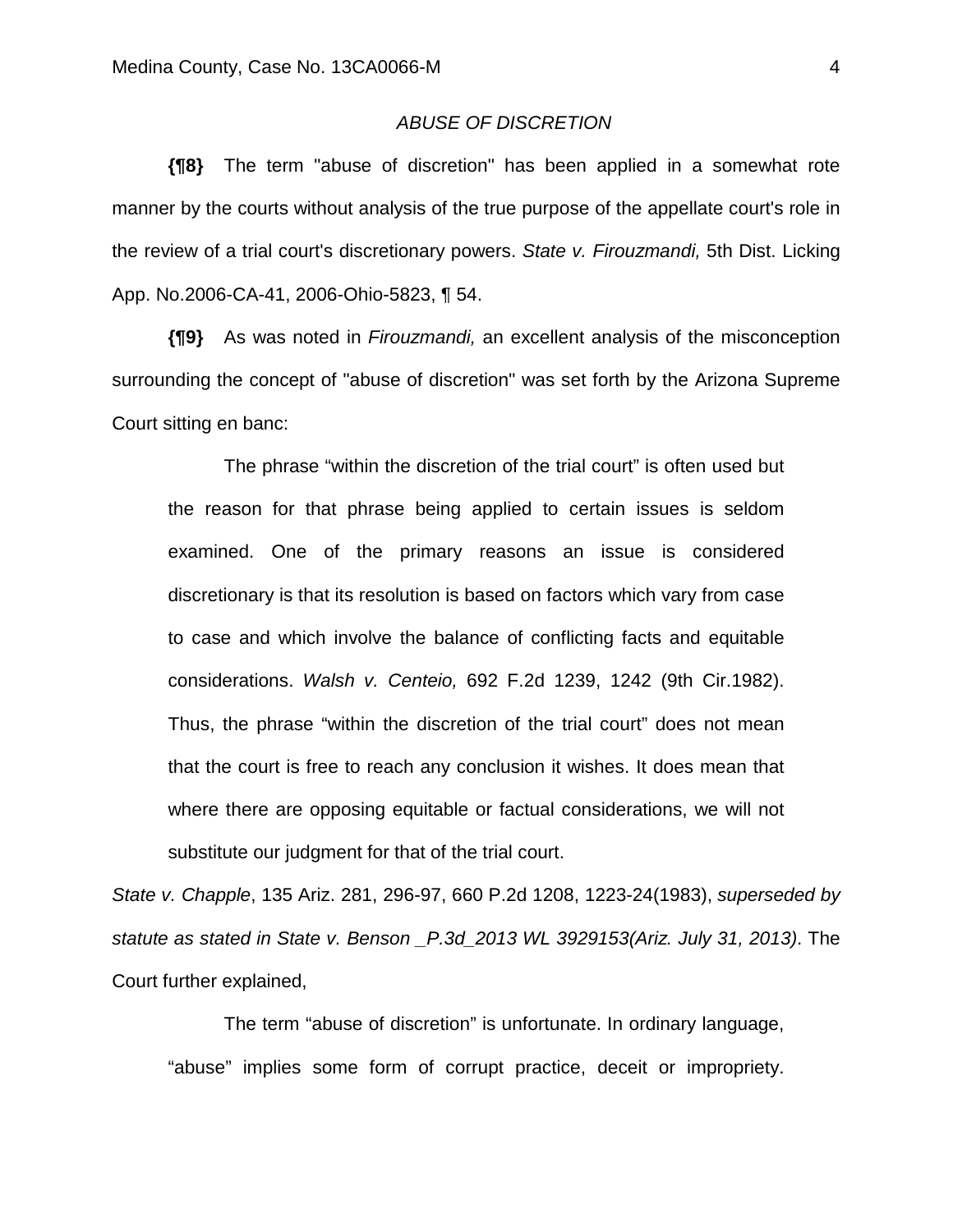Webster's Third New International Dictionary (1976). In this sense, the application of the word to the act of a trial judge who ruled in accordance with all the decided cases on the issue is inappropriate. However, in the legal context, the word "abuse" in the phrase "abuse of discretion" has been given a broader meaning. In the few cases that have attempted an analysis, the ordinary meaning of the word has been considered inappropriate and the phrase as a whole has been interpreted to apply where the reasons given by the court for its action are clearly untenable, legally incorrect, or amount to a denial of justice. *State ex rel. Fletcher v. District Court of Jefferson County,* 213 Iowa 822, 831, 238 N.W. 290, 294 (1931). Similarly, a discretionary act which reaches an end or purpose not justified by, and clearly against, reason and evidence "is an abuse." *Kinnear v. Dennis,* 97 Okl. 206, 207, 223 P. 383, 384 (1924).

 The law would be better served if we were to apply a different term, but since most appellate judges suffer from misocainea, we will no doubt continue to use the phrase "abuse of discretion." Therefore, we should keep some operative principles in mind. Something is discretionary because it is based on an assessment of conflicting procedural, factual or equitable considerations which vary from case to case and which can be better determined or resolved by the trial judge, who has a more immediate grasp of all the facts of the case, an opportunity to see the parties, lawyers and witnesses, and who can better assess the impact of what occurs before him. *Walsh v. Centeio,* supra. Where a decision is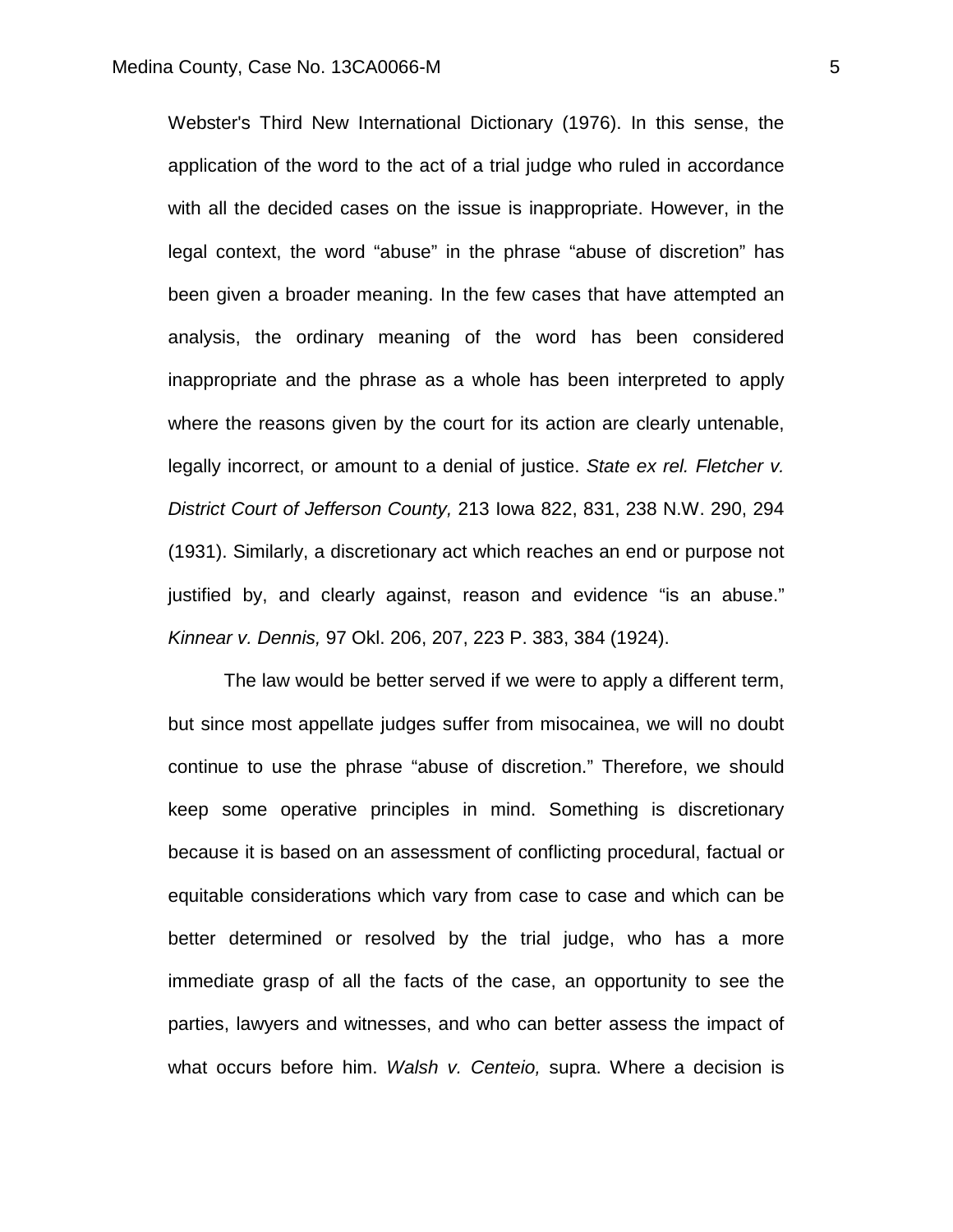made on that basis, it is truly discretionary and we will not substitute our judgment for that of the trial judge; we will not second-guess. Where, however, the facts or inferences from them are not in dispute and where there are few or no conflicting procedural, factual or equitable considerations, the resolution of the question is one of law or logic. Then it is our final responsibility to determine law and policy and it becomes our duty to "look over the shoulder" of the trial judge and, if appropriate, substitute our judgment for his or hers. This process is sometimes, unfortunately, described as a determination that the trial judge has "abused his discretion ..."

*Chapple,* 660 P.2d at 1224 n. 18 (citations omitted). Accord, *State v. Garza*, 192 Ariz. 171, 175-76, 962 P.2d 898, 902(1998); *Firouzmandi,* ¶54-55; *State v. Saunders,* 5th Dist. Licking App. No.2006-CA-00058, 2007-Ohio-1080 at ¶ 27-28.

#### *RIGHT TO REFUSE UNWANTED MEDICAL TREATMENT*

**{¶10}** The common law doctrine of "informed consent" has been viewed as generally encompassing the right of a competent adult to refuse medical treatment. *Cruzan,* 497 U.S. at 277, 110 S.Ct. 2841, 111 L.Ed.2d 224. "The right to be free from unwanted medical attention is a right to evaluate the potential benefit of treatment and its possible consequences according to one's own values and to make a personal decision whether to subject oneself to the intrusion." *Cruzan*, 497 U.S. 261, 309, 110 S.Ct. 2841, 111 L.Ed.2d 224 (Brennan, dissenting). In *Cruzan,* the Court found the right of a competent adult to refuse unwanted medical treatment to be a constitutionally protected liberty interest under the due process clause of the Fourteenth Amendment.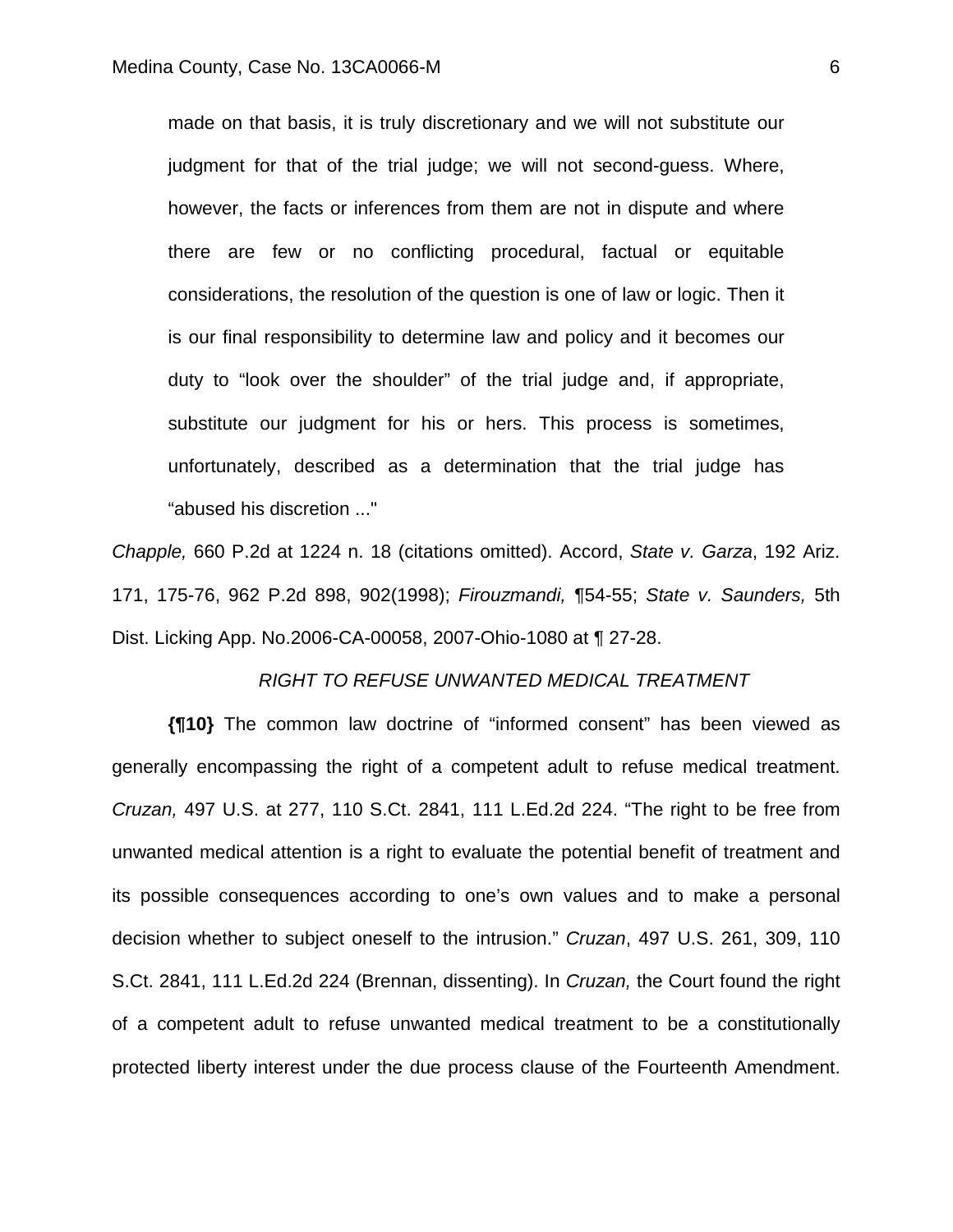This constitutionally protected right to refuse unwanted medical treatment has been recognized in Ohio,

 The Supreme Court of Ohio recognizes an Ohioan's fundamental right to refuse medical treatment on the basis that "personal security, bodily integrity, and autonomy are cherished liberties." *Steele [v. Hamilton Cty. Community Mental Health Bd.,* 90 Ohio St.3d 176, 736 N.E.2d 10, 2000-Ohio-47] at 180, 736 N.E.2d 10. "These liberties were not created by statute or case law. Rather, they are rights inherent in every individual." *Id.* at 180-81, 736 N.E.2d 10 (citing Section 1, Article I, Ohio Constitution). The court has further held that "[e]very human being of adult years and sound mind has a right to determine what shall be done with his own body." *Id.* at 181, 736 N.E.2d 10 (quoting *Schloendorff v. Soc. of N.Y. Hosp.* (1914), 211 N.Y. 125, 105 N.E. 92, 93).

*Licking & Knox Community Mental Health & Recovery Bd. v. T.B*., 10th Dist. Franklin No. 10AP–454, 2010–Ohio–3487, ¶19. A competent person may refuse medical treatment regardless of the fact that there may be severe consequences involved for refusing treatment. *Cruzan*, 497 U.S. 261, 306, 110 S.Ct. 2841, 111 L.Ed.2d 224 (Brennan, dissenting). That the state may disagree with a competent individual's decision to forego medical treatment is of no consequence, "[t]he regulation of constitutionally protected decisions...must be predicated on legitimate state concerns *other than* disagreement with the choice the individual has made...Otherwise the interest in liberty would be a nullity...."(emphasis sic.) *Cruzan*, 497 U.S. 261, 313-314,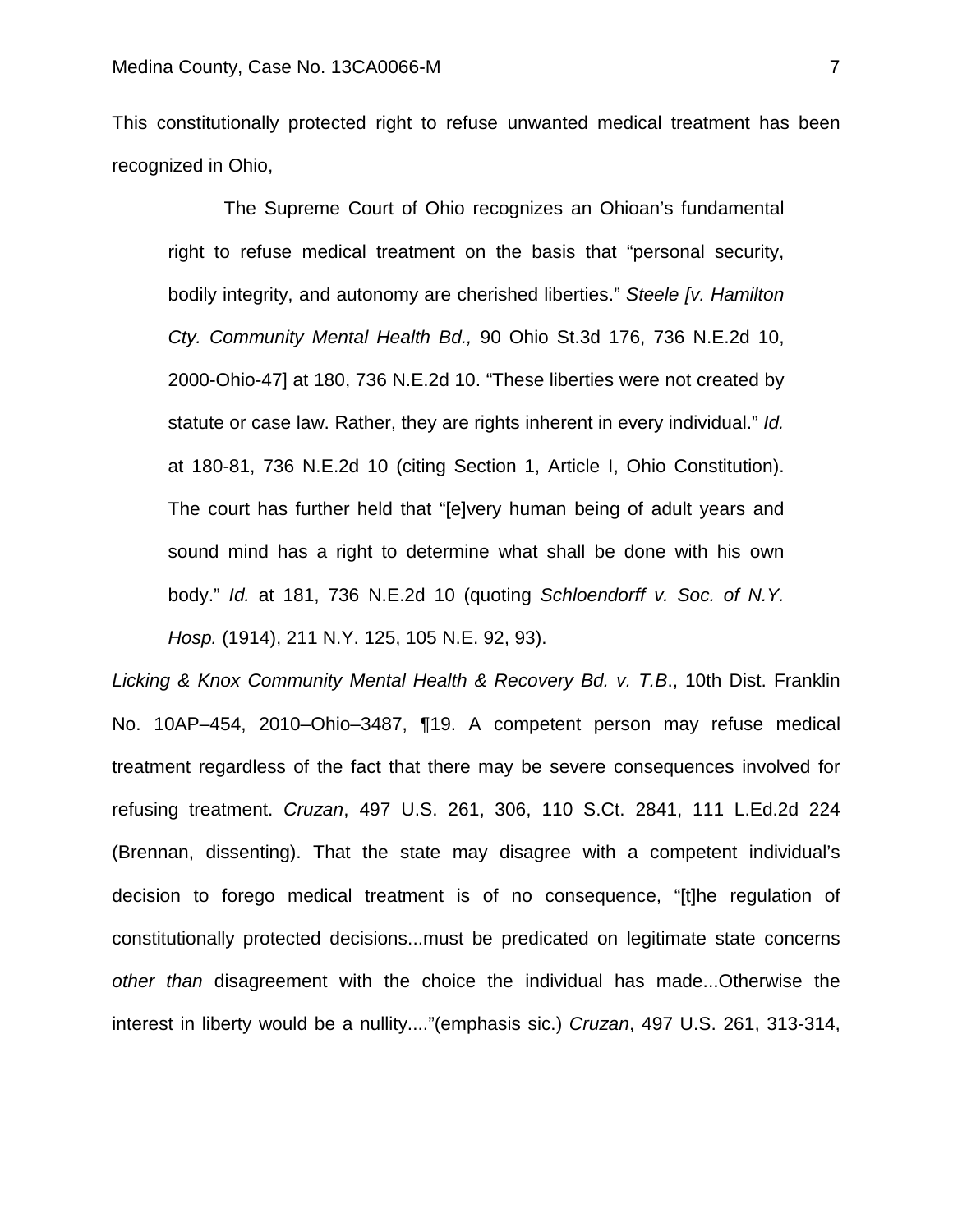110 S.Ct. 2841, 111 L.Ed.2d 224 (Brennan, dissenting) (*quoting* Hodgson *v. Minnesota*, 497 U.S. 417, 435, 110 S.Ct. 2926, 111 L.Ed.2d 344(1990)).

**{¶11}** Children are entitled to the protection of the Constitution and possess certain constitutional rights. *Bellotti v. Baird*, 443 U.S. 622, 633-634, 99 S.Ct. 3035, 61 L.Ed.2d 797(1979); *In re Gault*, 387 U.S. 1, 13, 87 S.Ct. 1428, 18 L.Ed.2d 527(1967). However, the constitutional rights of minors cannot be equated with those of adults. Three reasons have emerged for the difference in treatment, (1). The peculiar vulnerability of children; (2). Their inability to make critical decisions in an informed, mature manner, and (3). The importance of the parental role in child rearing. *Bellotti*, 443 U.S. at 634, 99 S.Ct. 3035, 61 L.Ed.2d 797.

**{¶12}** To be sure, the constitutional rights of children are generally exercised by his or her parent. "The common law historically has given recognition to the right of parents, not merely to be notified of their children's actions, but to speak and act on their behalf." *Hodgson v. Minnesota, 497* U.S. 417, 483, 110 S.Ct. 2926, 111 L.Ed.2d 344(1990) (Kennedy, J. concurring in part, dissenting in part).

### *PARENTS' RIGHT TO MAKE MEDICAL DECISIONS FOR HIS OR HER CHILD*

**{¶13}** Since *Meyer v. Nebraska,* 262 U.S. 390, 399, 401–03, 43 S.Ct. 625, 67 L.Ed. 1042 (1923), the United States Supreme Court has recognized the fundamental liberty interest of parents in the custody, care and control of their children.

**{¶14}** In his dissenting opinion, Justice Katz of the Supreme Court of Connecticut traced the line of Supreme Court cases, beginning with *Meyer,* in which this fundamental liberty interest is recognized,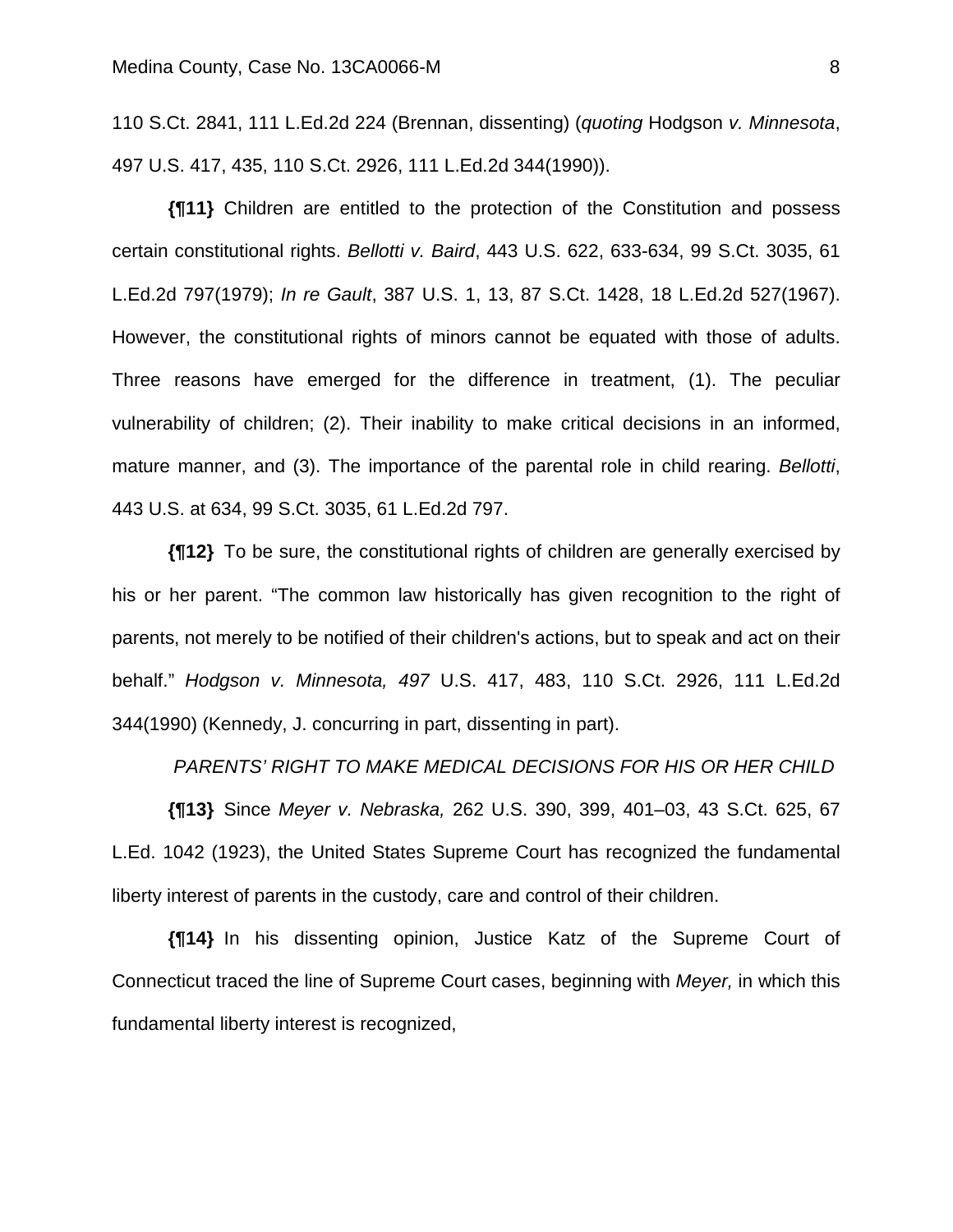The Supreme Court's decisions recognizing this fundamental right date back to at least 1923. See *Meyer v. Nebraska,* 262 U.S. 390, 399, 401–03, 43 S.Ct. 625, 67 L.Ed. 1042 (1923) (concluding that "proficiency in foreign language ... is not injurious to the health, morals or understanding of the ordinary child" and recognizing right of parents to "establish a home and bring up children" and to "control the education of their own"); *Pierce v. Society of Sisters,* 268 U.S. 510, 534–35, 45 S.Ct. 571, 69 L.Ed. 1070 (1925) (holding that state could not interfere with parents' decision to send children to private schools when decision was "not inherently harmful" and recognizing right "to direct the upbringing and education of children under their control"); *Wisconsin v. Yoder,* 406 U.S. 205, 232, 92 S.Ct. 1526, 32 L.Ed.2d 15 (1972) (exempting Amish from state compulsory education law requiring children to attend public school until age eighteen, recognizing that "primary role of the parents in the upbringing of their children is now established beyond debate as an enduring American tradition"); see also *Prince v. Massachusetts,* 321 U.S. 158, 166, 64 S.Ct. 438, 88 L.Ed. 645 (1944) ("[i]t is cardinal with us that the custody, care and nurture of the child reside first in the parents, whose primary function and freedom include preparation for obligations the state can neither supply nor hinder"); *Stanley v. Illinois,* 405 U.S. 645, 651, 92 S.Ct. 1208, 31 L.Ed.2d 551 (1972) ("[i]t is plain that the interest of a parent in the companionship, care, custody, and management of his or her children 'come[s] to this [c]ourt with a momentum for respect lacking when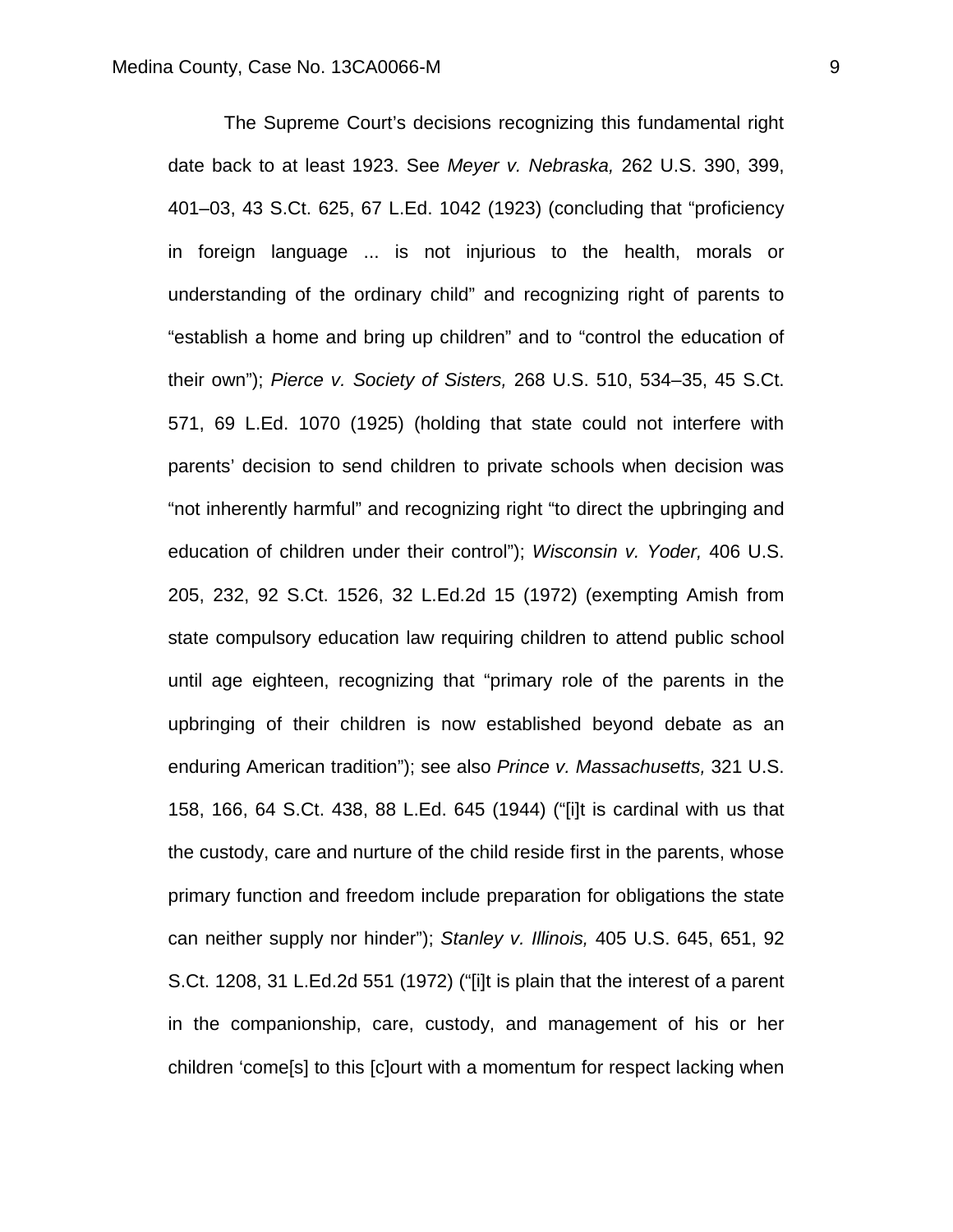appeal is made to liberties which derive merely from shifting economic arrangements' "); *Quilloin v. Walcott,* 434 U.S. 246, 255, 98 S.Ct. 549, 54 L.Ed.2d 511 (1978) ("[w]e have recognized on numerous occasions that the relationship between parent and child is constitutionally protected"); *Parham v. J.R.,* 442 U.S. 584, 602, 99 S.Ct. 2493, 61 L.Ed. 2d 101 (1979) ("Our jurisprudence historically has reflected Western civilization concepts of the family as a unit with broad parental authority over minor children. Our cases have consistently followed that course"); *Santosky v. Kramer,* 455 U.S. 745, 753, 102 S.Ct. 1388, 71 L.Ed.2d 599 (1982) (discussing "[t]he fundamental liberty interest of natural parents in the care, custody, and management of their child"); *Washington v. Clucksberg,* 521 U.S. 702, 720, 117 S.Ct. 2258, 138 L.Ed.2d 772 (1997) ("[i]n a long line of cases, we have held that, in addition to the specific freedoms protected by the [b]ill of [r]ights, the 'liberty' specially protected by the [d]ue [p]rocess [c]lause includes the righ [t] ... to direct the education and upbringing of one's children" [citations omitted] ).

*Fish v. Fish,* 285 Conn. 24, 93 n.3, 939 A.2d 1040(2008 (Katz, J., dissenting).

**{¶15}** There can be no doubt that a parent is required to exercise his or her maturity, expertise and judgment to make medical decisions on behalf of the child,

 [A parents duty includes] a "high duty" to recognize symptoms of illness and to seek and follow medical advice. The law's concept of the family rests on a presumption that parents possess what a child lacks in maturity, experience, and capacity for judgment required for making life's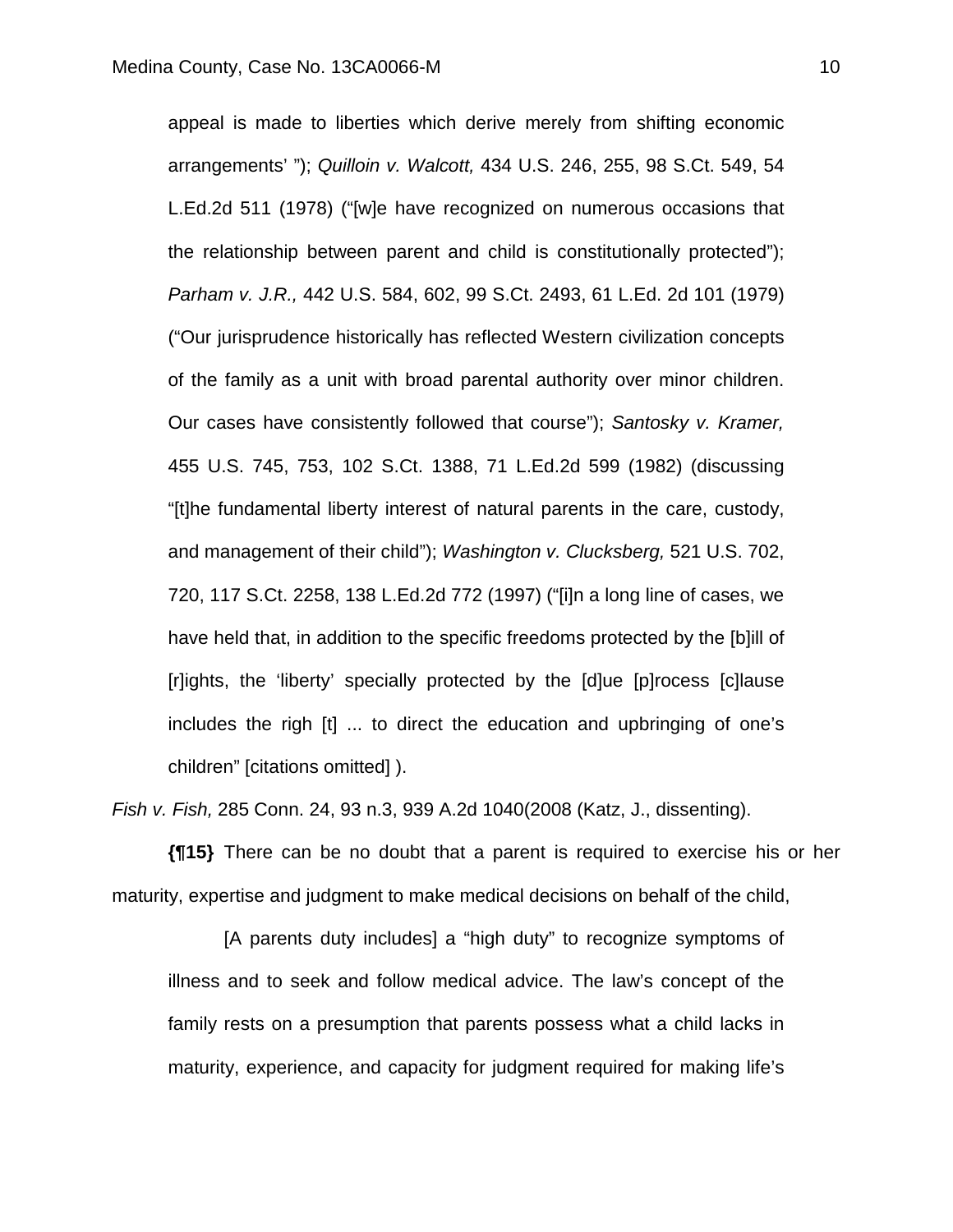difficult decisions. More important, historically it has recognized that natural bonds of affection lead parents to act in the best interests of their children. 1 W. Blackstone, Commentaries \* 447; 2 J. Kent, Commentaries on American Law \* 190.

\*\*\*

 Simply because the decision of a parent is not agreeable to a child or because it involves risks does not automatically transfer the power to make that decision from the parents to some agency or officer of the state. The same characterizations can be made for a tonsillectomy, appendectomy, or other medical procedure. Most children, even in adolescence, simply are not able to make sound judgments concerning many decisions, including their need for medical care or treatment. Parents can and must make those judgments.

*Parham v. J.R.*, 442 U.S. 584, 602-603, 99 S.Ct. 2493, 61 L.Ed.2d 101(1979).

 The welfare of the child has always been the central concern of laws with regard to minors. The law does not give to children many rights given to adults, and provides, in general, that children can exercise the rights they do have only through and with parental consent. *Parham v. J.R.,* 442 U.S. 584, 621, 99 S.Ct. 2493, 2513, 61 L.Ed.2d 101 (1979) (STEWART, J., concurring in judgment).

*Hodgson v. Minnesota*, 497 U.S. at 482, 110 S.Ct. 2926, 111 L.Ed.2d 344(Scalia, concurring in part, dissenting in part).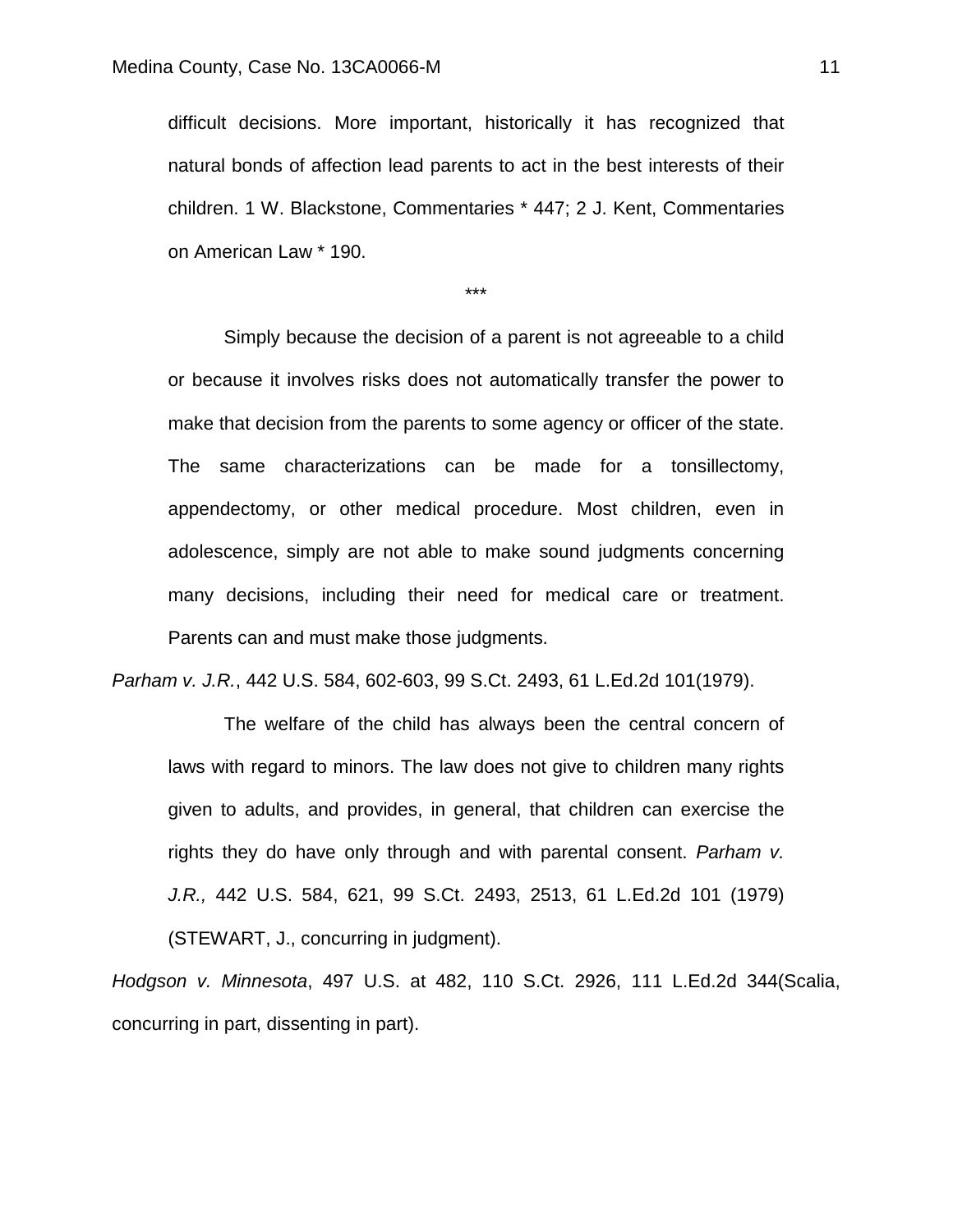**{¶16}** In the case at bar, both parents and S.H. assert the right to refuse chemotherapy. However, R.C. 2111.50(F) gives the probate court full parens patriae powers,<sup>2</sup> "When considering any question related, and issuing orders for, medical or surgical care or treatment of incompetents or minors subject to guardianship, the probate court has full parens patriae powers unless otherwise provided by a section of the Revised Code." *In re Stein,* 105 Ohio St.3d 30, 2004-Ohio-7114, 821 N.E.2d 1008, ¶85 (O'Conner, J. dissenting); *Accord, In re Guardianship of Constable*, 12th Dist. Clermont No. CA97-11-101, 1998 WL 142381(March 30, 1998); *In re Guardianship of Myers,* 62 Ohio Misc. 2d 763, 610 N.E.2d 663(C.P. 1993). Further, R.C. 2111.50(C) mandates the best interest test be applied in all medical decisions for a ward. *Myers*, 62 Ohio Misc. at 774, 610 N.E.2d 663.

## *THE BEST INTEREST OF THE CHILD*

**{¶17}** In the case at bar, Dr. Prasad Bodas testified that S.H.'s chemotherapy treatment has five separate phases: Induction (five weeks), Consolidation (seven weeks), and Interim maintenance (eight weeks), Delayed Intensification (six weeks) and Maintenance (ninety weeks). The total duration of the therapy is two years, three months.

**{¶18}** Dr. Bodes further testified there are short-term and long-term effects and appreciable risks from being treated with chemotherapy. The short-term effects include S.H.'s hair falling out, she will suffer fatigue and nausea and she will be at risk for uncontrolled bleeding and developing infections. The long-term concerns are that she

 $\overline{\phantom{a}}$ <sup>2</sup> "Parens patriae" means "parent of his or her country," and refers to "the state in its capacity as provider of protection to those unable to care for themselves," such as children. *Black's Law Dictionary* 1144 (8th ed. 2004). For a brief history of this doctrine see, *Fawzy v. Fawzy*, 199 N.J. 456, 973 A.2d 347, 359, n. 3(N.J. 2009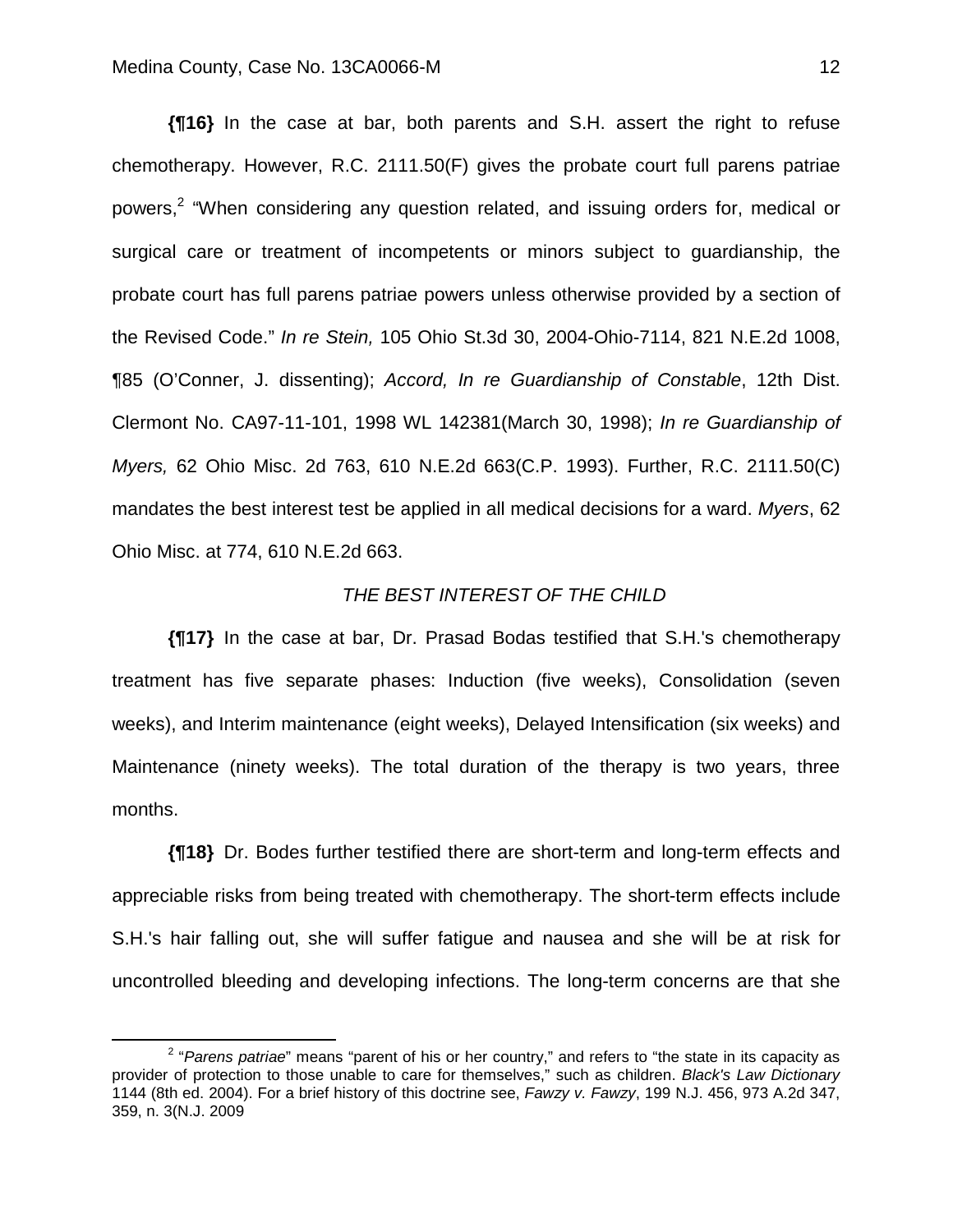#### Medina County, Case No. 13CA0066-M 13

will become infertile, and she will have a higher risk of developing cardiovascular disease. In addition, the treatment itself may damage her other organs and there is an increased risk of contracting other cancers. S.H. has a small but appreciable risk of dying from the treatment itself. Based upon the record before this Court, it cannot be said that the concerns of S.H. and her parents are entirely unfounded.

**{¶19}** R.C. 2111.02 and 2111.06 vest the probate court with broad power,

 Upon a mere finding that it is in the "best interest of a \* \* \* minor," R.C. 2111.02(B) (1) authorizes a probate court to supplant a parent's rights and responsibilities through appointment of a limited guardian. Similarly, R.C. 2111.06 authorizes a probate court to appoint a guardian of a minor not only where the court finds the child's natural parents to be "unsuitable persons" but also upon the mere finding that the child's "interests \* \* \* will be promoted thereby."

*In re Guardianship of Stein*, 105 Ohio St.3d 30, 2004-Ohio-7114, 821 N.E.2d 1008, ¶57. (Moyer, C.J. concurring in part, dissenting in part). However, R.C. 2111.08 recognizes a suitable parent's superior right to the guardianship of his or her children against the rights of a nonparent third party,

 The wife and husband are the joint natural guardians of their minor children and are equally charged with their care, nurture, welfare, and education and the care and management of their estates. The wife and husband have equal powers, rights, and duties and neither parent has any right paramount to the right of the other concerning the parental rights and responsibilities for the care of the minor or the right to be the residential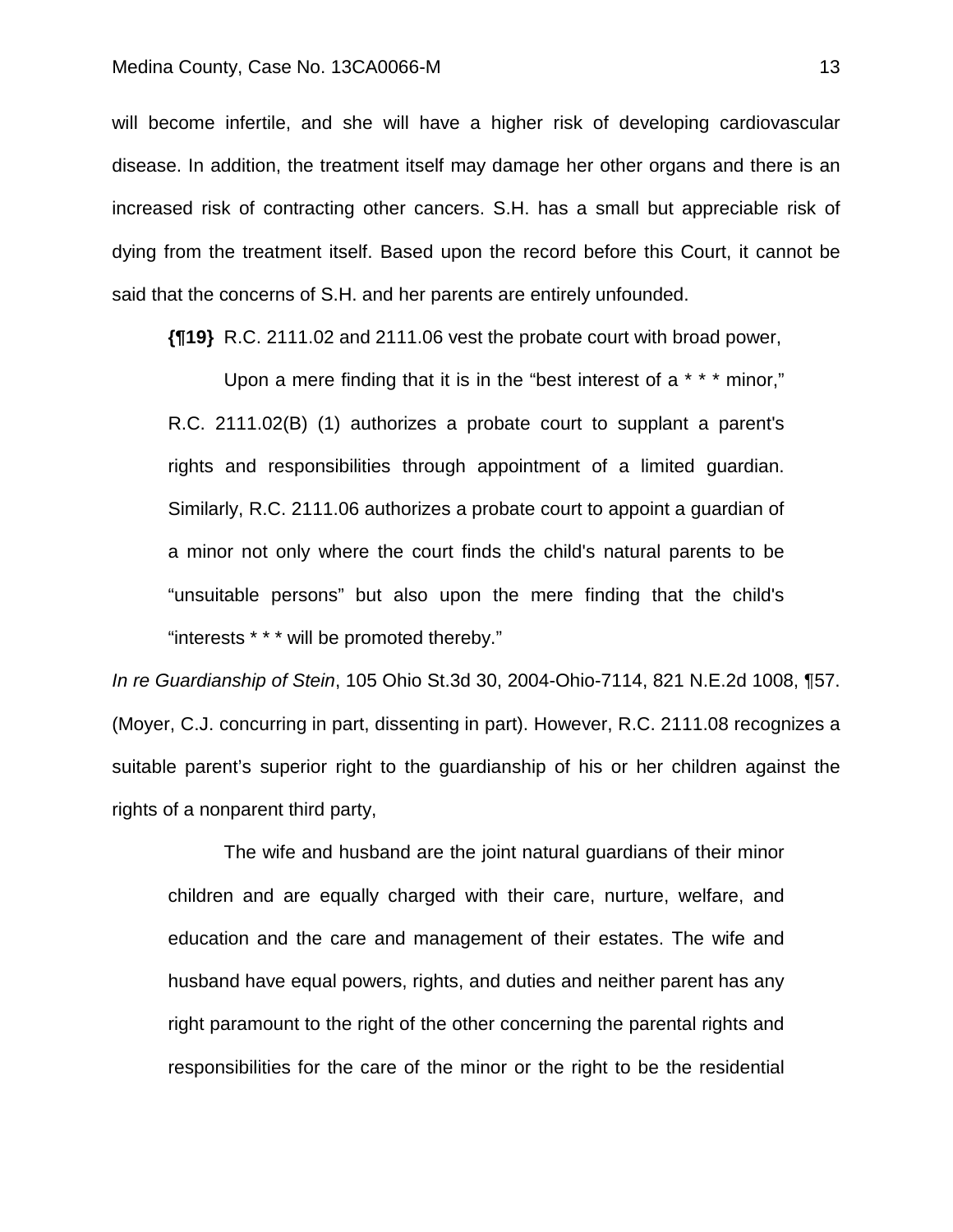parent and legal custodian of the minor, the control of the services or the earnings of such minor, or any other matter affecting the minor; provided that if either parent, to the exclusion of the other, is maintaining and supporting the child, that parent shall have the paramount right to control the services and earnings of the child. Neither parent shall forcibly take a child from the guardianship of the parent who is the residential parent and legal custodian of the child.

**{¶20}** The Supreme Court of Ohio has recognized the superior guardianship rights and obligations of a child's parents over those of a nonparent,

 The major statement by this court on the custody rights of a parent and a nonparent was made in *Clark v. Bayer* (1877), 32 Ohio St. 299, a century ago. In that opinion, Judge Ashburn acknowledges for the court, at page 310, that "in all cases of controverted right to custody, the welfare of the minor is first to be considered," but he also determined that parents who are "suitable" persons have a "paramount" right to the custody of their minor children unless they forfeit that right by contract, abandonment, or by becoming totally unable to care for and support those children.

*Perales v. Nino*, 52 Ohio St. 89. 97, 369 N.E.2d 1047(1977). Although *Perales* concerned a custody petition under R.C. 2115.23(A)(2), the holding has been extended to guardianship proceedings. *In re Guardianship of Wright,* 3rd Dist. Defiance No. 4-01- 20, 2002-Ohio-404, citing *In re Jewell*, 4th Dist. Athens No. 1190, 1984 WL 5681(Dec. 6, 1984).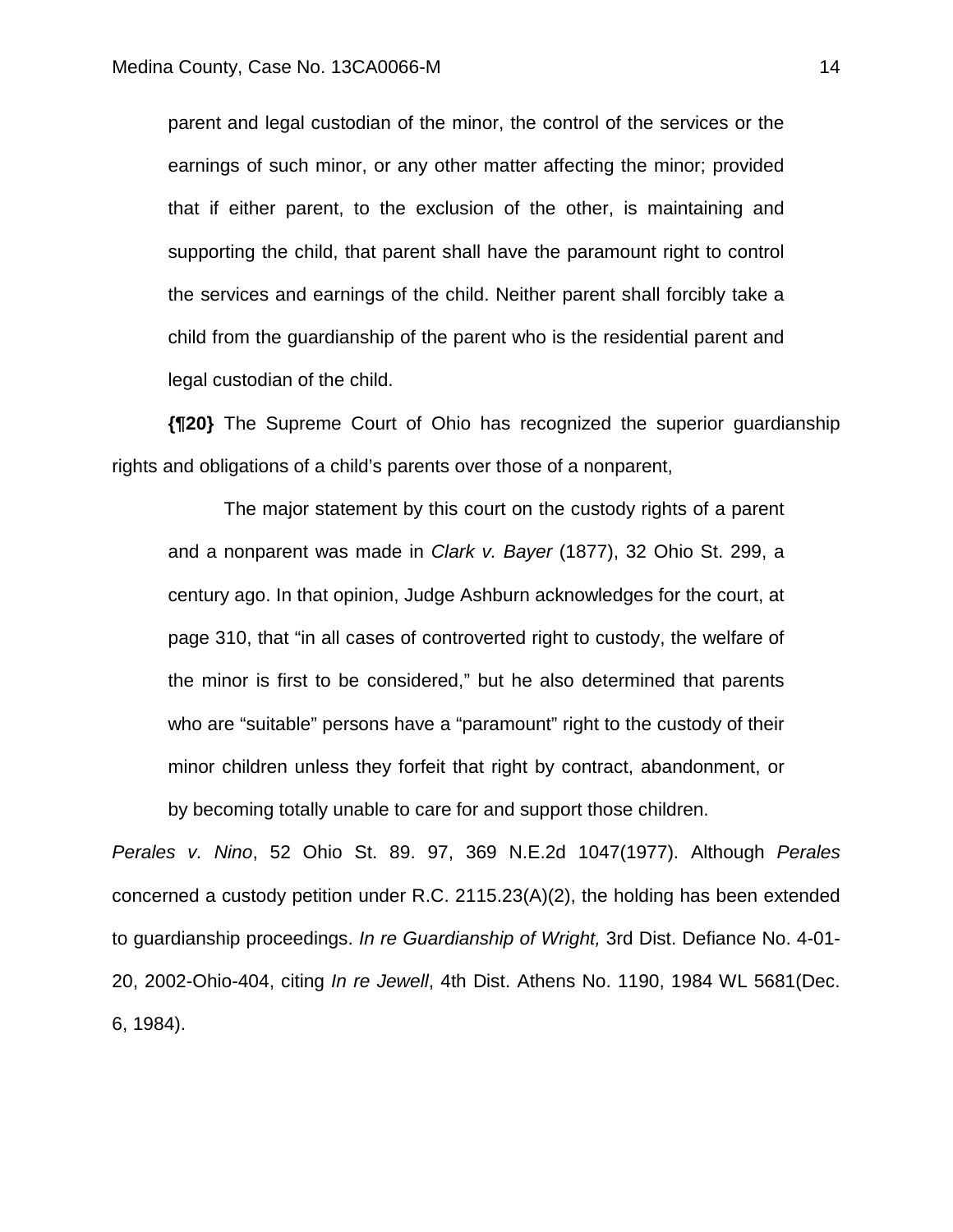**{¶21}** Accordingly, although R.C. 2111.02 does not explicitly require a finding of "parental unsuitability" it remains a factor for the court to consider.<sup>3</sup> If the probate court finds that a parent is unsuitable, it clearly would not be in the "best interest" of the minor child to allow the parent to make medical decisions on behalf of the child. However, a finding of parental "suitability" does not end a probate court's inquiry. Parental rights, even if based upon firm belief and honest convictions can be limited in order to protect the "best interests" of the child. "[W]here parental involvement threatens to harm the child, the parents authority must yield." *Hodgson v. Minnesota*, 497 U.S. 417, 471, 110 S.Ct. 2926, 111 L.Ed.2d 344(1990) (Marshall, J. concurring, in part, dissenting, in part) (citing *Prince v. Massachusetts,* 321 U.S. at 169-170; *H.L. v. Masterson,* 450 U.S. at 449(Marshall, J. dissenting)).

**{¶22}** It is beyond dispute that the *state* may regulate certain areas that touch upon areas of traditional family concern,

 Acting to guard the general interest in youth's well being, the state as parens patriae may restrict the parent's control by requiring school attendance, regulating or prohibiting the child's labor, and in many other ways. Its authority is not nullified merely because the parent grounds his claim to control the child's course of conduct on religion or conscience. (Footnotes omitted).

*Prince v. Massachusetts,* 321 U.S. at 166, 64 S.Ct. 438, 88 L.Ed. 645. When the state seeks to regulate parental decision making against the wishes of the parents, the competing interests "must be determined by balancing [the] liberty interests [of the

 $\frac{1}{3}$ <sup>3</sup> We modify our previous statement that the best interest of the child be determined "without regard to the suitability of the parents," accordingly. *S.H. 1,* ¶42.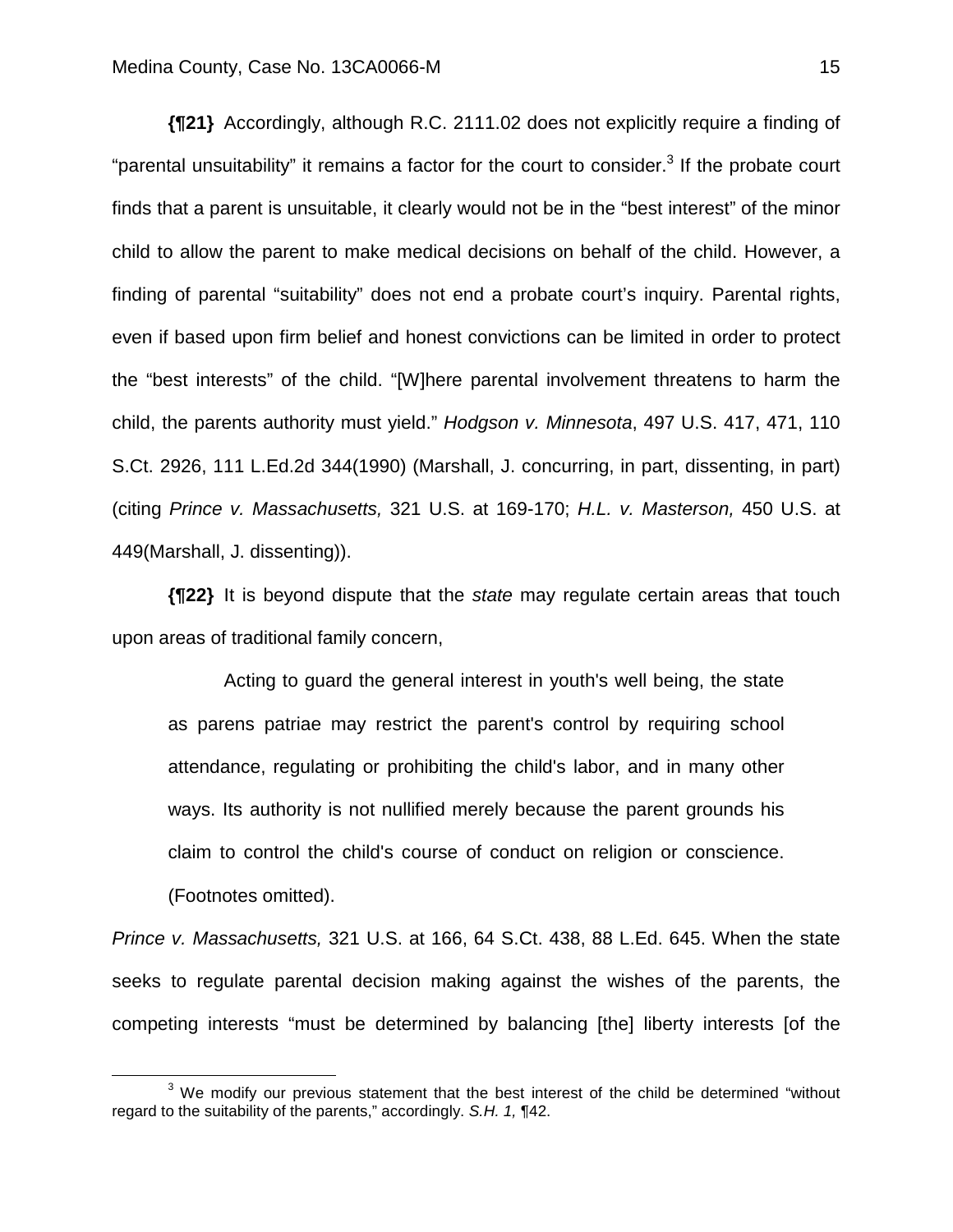parents and child] against the relevant state interest." *Cruzan v. v. Director, Mo. Dept. of Health,* 497 U.S. at 279, 110 S.Ct. 2841, 111 L.Ed.2d 224(quoting *Youngberg v. Romeo*, 457 U.S. 307, 321, 102 S.Ct. 2452, 2461, 73 L.Ed.2d 28(1982)).

**{¶23}** In *Prince v. Massachusetts,* the United States Supreme Court recognized the importance of children to the future of our nation is a legitimate state concern that may override parents' wishes,

 A democratic society rests, for its continuance, upon the healthy, well-rounded growth of young people into full maturity as citizens, with all that implies. It may secure this against impeding restraints and dangers, within a broad range of selection. Among evils most appropriate for such action are the crippling effects of child employment, more especially in public places, and the possible harms arising from other activities subject to all the diverse influences of the street. It is too late now to doubt that legislation appropriately designed to reach such evils is within the state's police power, whether against the parents claim to control of the child or one that religious scruples dictate contrary action. (Footnotes omitted).

321 U.S. at 168, 169, 64 S.Ct. 438, 88 L.Ed.2d 645. Indeed,

 [O]ur courts have overridden the desires of parents who refused to consent to medical treatment and ordered such treatment to save a child's life. *See Parham v. J.R.,* 442 *U.S.* 584, 603, 99 *S.Ct.* 2493, 2504, 61 *L.Ed.*2d 101, 119 (1979) ("Nonetheless, we have recognized that a state is not without constitutional control over parental discretion in dealing with children when their physical or mental health is jeopardized." (Citations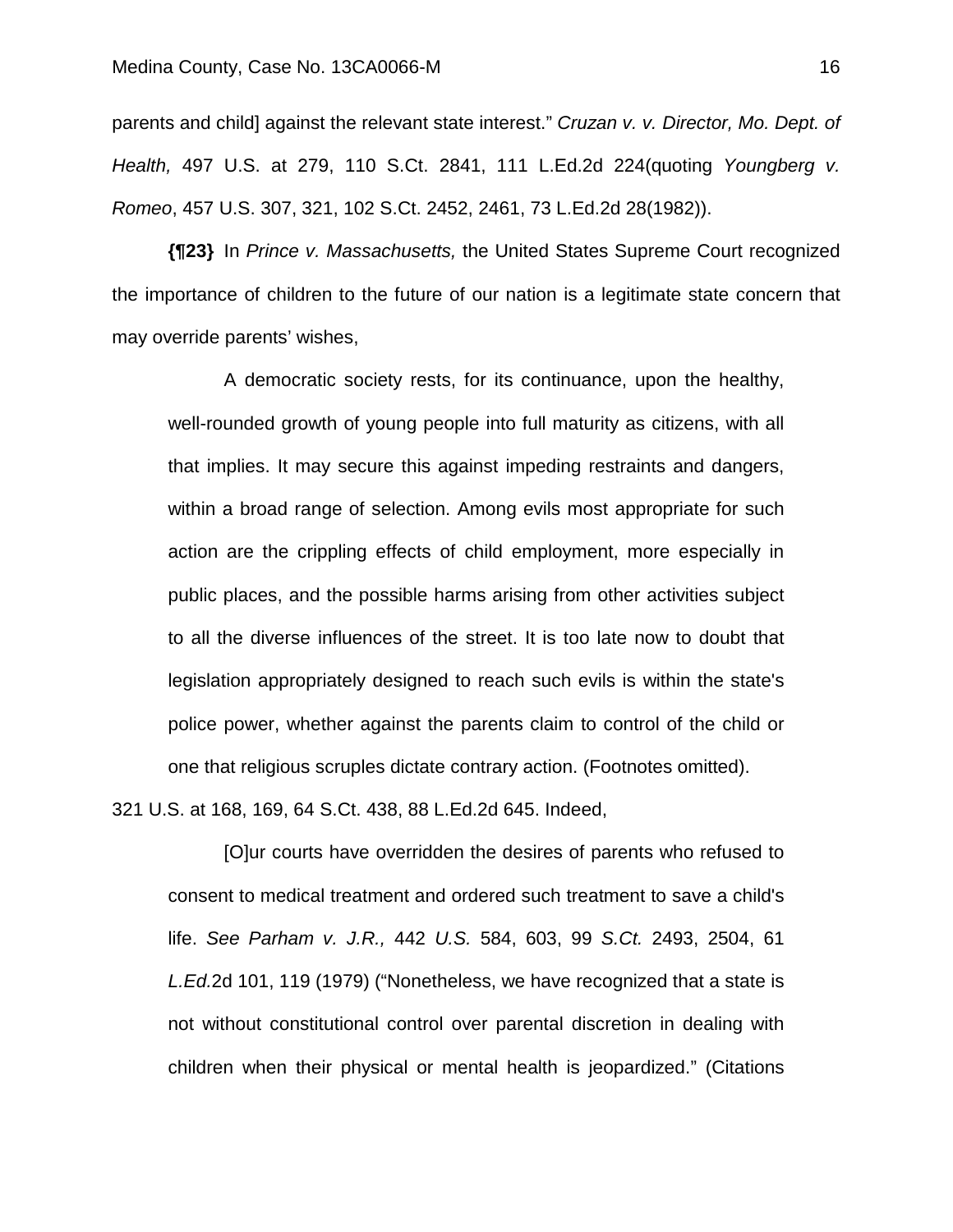omitted)); *Prince, supra,* 321 *U.S.* at 166–67, 64 *S.Ct.* at 442, 88 *L.Ed.* at 652–53 (noting that state, as *parens patriae,* can intrude on parental autonomy to protect child from ill health or death); *Jehovah's Witnesses v. King County Hosp. Unit No. 1,* 278 *F.Supp.* 488, 498–99, 504–05 (W.D.Wash.1967) (holding Washington State statute that declared children to be dependents of state for purpose of authorizing blood transfusions against expressed wishes of parents was constitutional), *aff'd,* 390 *U.S.* 598, 88 *S.Ct.* 1260, 20 *L.Ed.*2d 158 (1968) (per curiam); *State v. Perricone,* 37 *N.J.* 463, 474, 181 *A.* 2d 751 (finding state may act under its *parens patriae* authority to protect child's welfare by declaring him or her neglected to obtain necessary medical treatment), *cert. denied,* 371 *U.S.* 890, 83 *S.Ct.* 189, 9 *L.Ed.*2d 124 (1962); *Muhlenberg Hosp. v. Patterson,* 128 *N.J.Super.* 498, 503, 320 *A.*2d 518 (Law Div.1974) (ordering blood transfusion to infant over parents' wishes). [*Fawzy v. Fawzy,* 199 *N.J.* 456, 474, 973 *A.*2d 347 (2009) (quoting *Moriarty, supra,* 177 *N.J.* at 102–03, 827 *A.*2d 203); *see also Hojnowski v. Vans Skate Park,* 187 *N.J.* 323, 901 *A.*2d 381 (2006) (invoking *parens patriae* doctrine to invalidate exculpatory waiver executed by parent on behalf of minor child).]

 "Indeed, the state has an obligation, under the *parens patriae* doctrine, to intervene where it is necessary to prevent harm to a child." *Fawzy, supra,* 199 *N.J.* at 474–75, 973 *A.*2d 347 (footnote omitted) (citations omitted).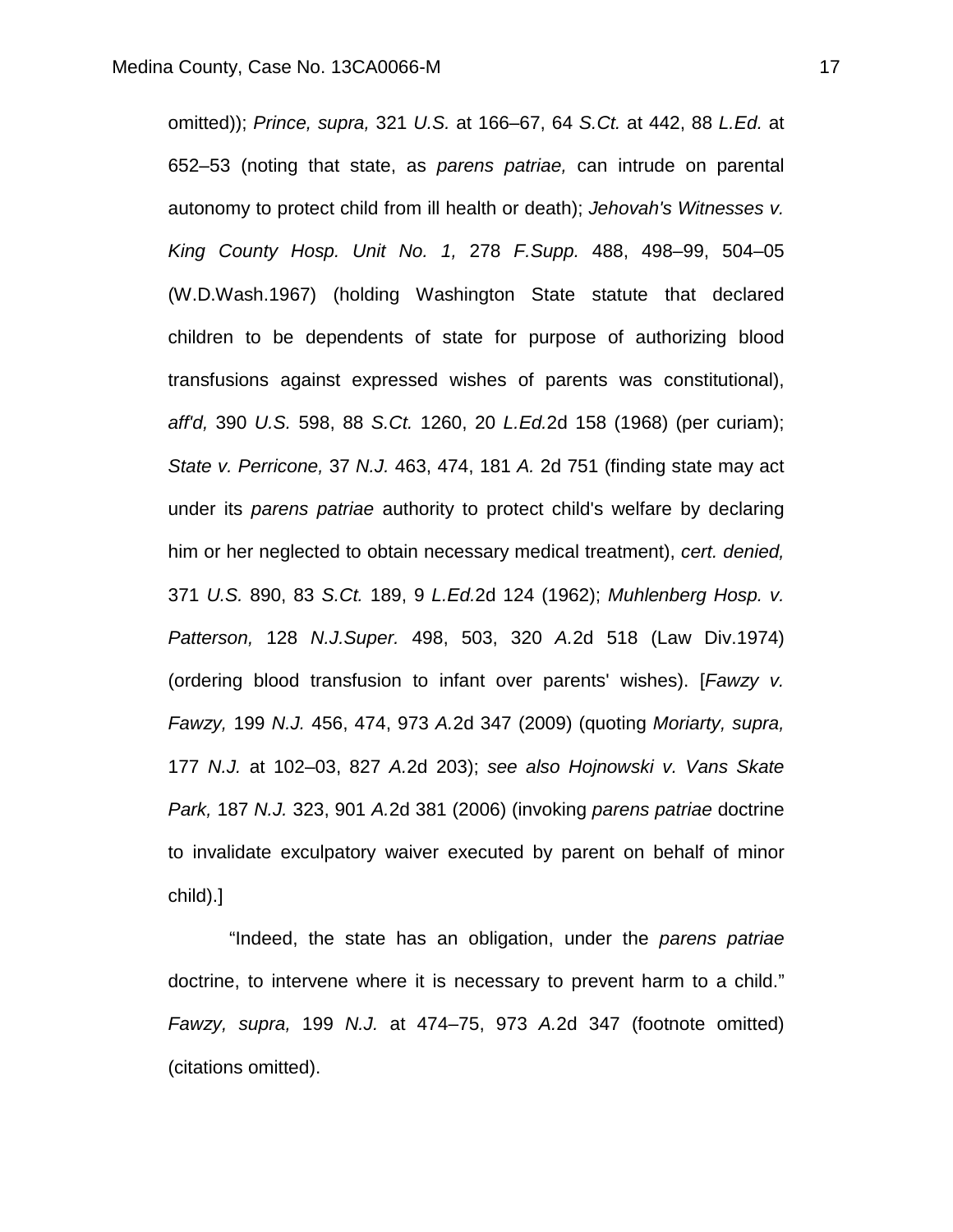*In re D.C. and D.C.,* 203 N.J. 545, 569 4 A.3d 1004 1018(NJ 2010).

**{¶24}** The courts of Ohio recognize the state obligation to intervene to protect its children,

 The state's authority over children's activities must, as we have already noted, be broader than it is over like activities of adults if those of tender years are to be protected against some clear and present danger. Adults are ordinarily free to make choices denied to those of less than full age, but when those choices threaten the welfare of a child, the state must intervene.

*In re Willmann*, 24 Ohio App.3d 191, 199, 493 N.E.2d 1380(1st Dist. 1986),

**{¶25}** Thus, we find that it is well established in Ohio and in other jurisdictions, that, when parents cannot or will not consent to potentially life-saving treatment for a minor, then a court may appoint another to approve the procedure and thereby protect the child's life and health.

**{¶26}** In the case at bar, we note that Schimer has made the application for guardianship,

 Because I believe that [S.H.] needs someone to speak for her and to assist her to have the best chance for survival and to live a long and full and happy life.

1T., July 26, 2012 at 76.

**{¶27}** Schimer's qualifications include her background as a R.N. Schimer is also an Assistant Attorney General for the State of Ohio; a former associate and assist dean of the College of Medicine; and a teacher at Kent State University. Schimer has been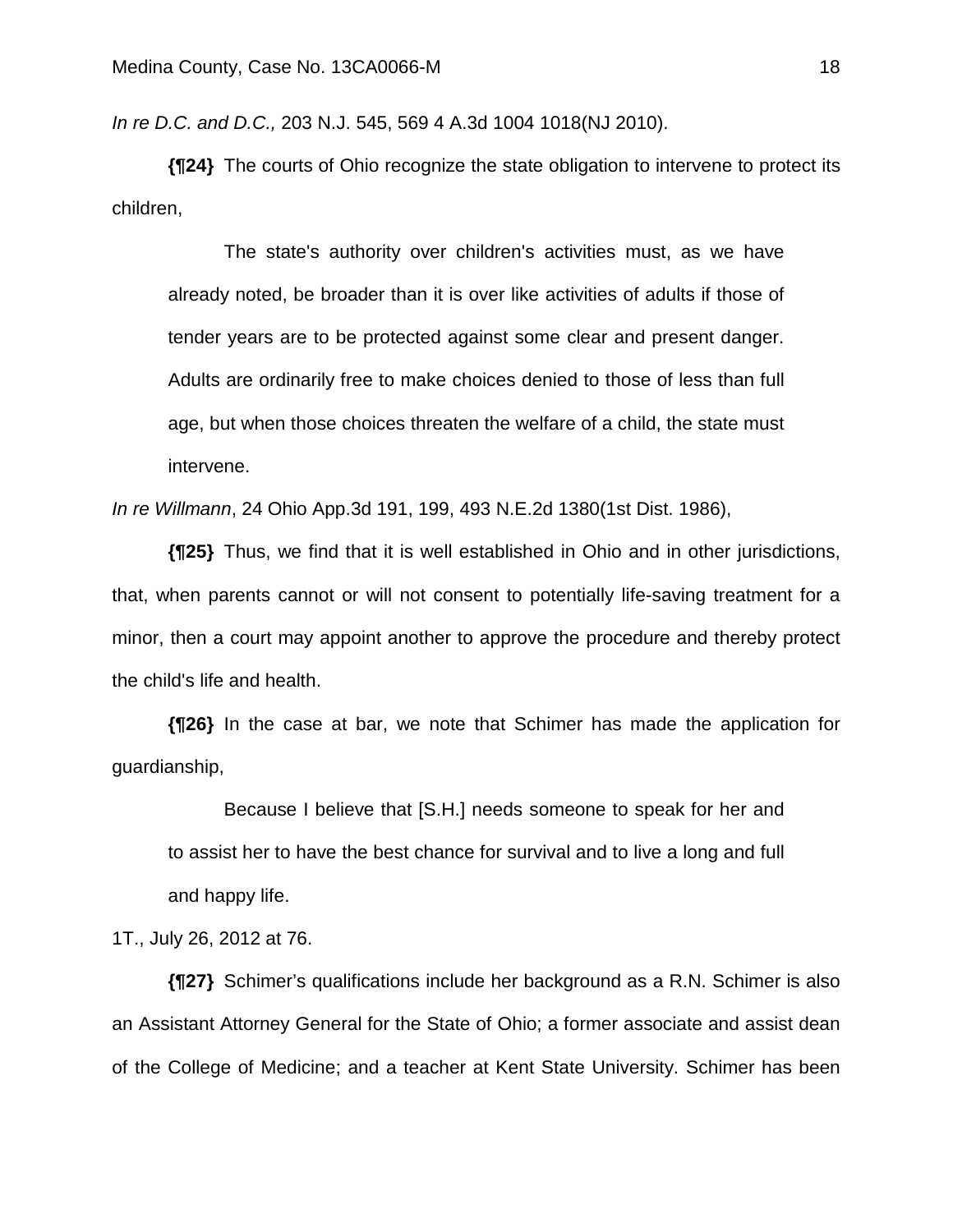#### Medina County, Case No. 13CA0066-M 19

appointed as Guardian in the past, most notable in the 1990's. During that time, Schimer was appointed to assist the Courts in the withdrawal of life-sustaining treatment from older adults who had no Durable Power of Attorney for Health Care decisions and who were unable to speak for his or her self and had no one to speak for them. (1T., July 26, 2012 at 31-32). She was then asked by the Courts to review the cases of several medically compromised, developmentally disabled adolescents, who were unable to speak for themselves and had no family members to speak for them. (Id. at 32-33). Schimer currently has wards in the courts of Summit, Portage and Medina counties. (Id. at 33).

**{¶28}** Upon being granted access to S.H.'s records and doctors, Schimer consulted with Dr. Bodas, S.H.'s primary oncologist. Dr. Bodas described the prognosis and treatment of S.H. giving her a 85 - 90% survival rate if she receives treatment in accordance with the National Cancer Institute protocol. (Id. at 36 -37).

**{¶29}** Schimer also met with Dr. Jeffrey Hord, Director of Hematology-Oncology at Akron's Children's Hospital. (1T., July 26, 2012 at 42). Dr. Hoard is also a member of the hospital's Tumor Board, a group of approximately 45 professionals, including physicians, surgeons, nurses, social workers, palliative care personnel who review each and every case of cancer that comes through Akron Children's Hospital for treatment. (Id. at 42).

**{¶30}** Schimer also met with Dr. Sara Friebert, Palliative Care Director at Akron Children's Hospital. (1T., July 26, 2012 at 43). Palliative care is "a form of medical therapy that provides pain and symptom control for patients who are undergoing any form of care who might be at the end of life." (Id.).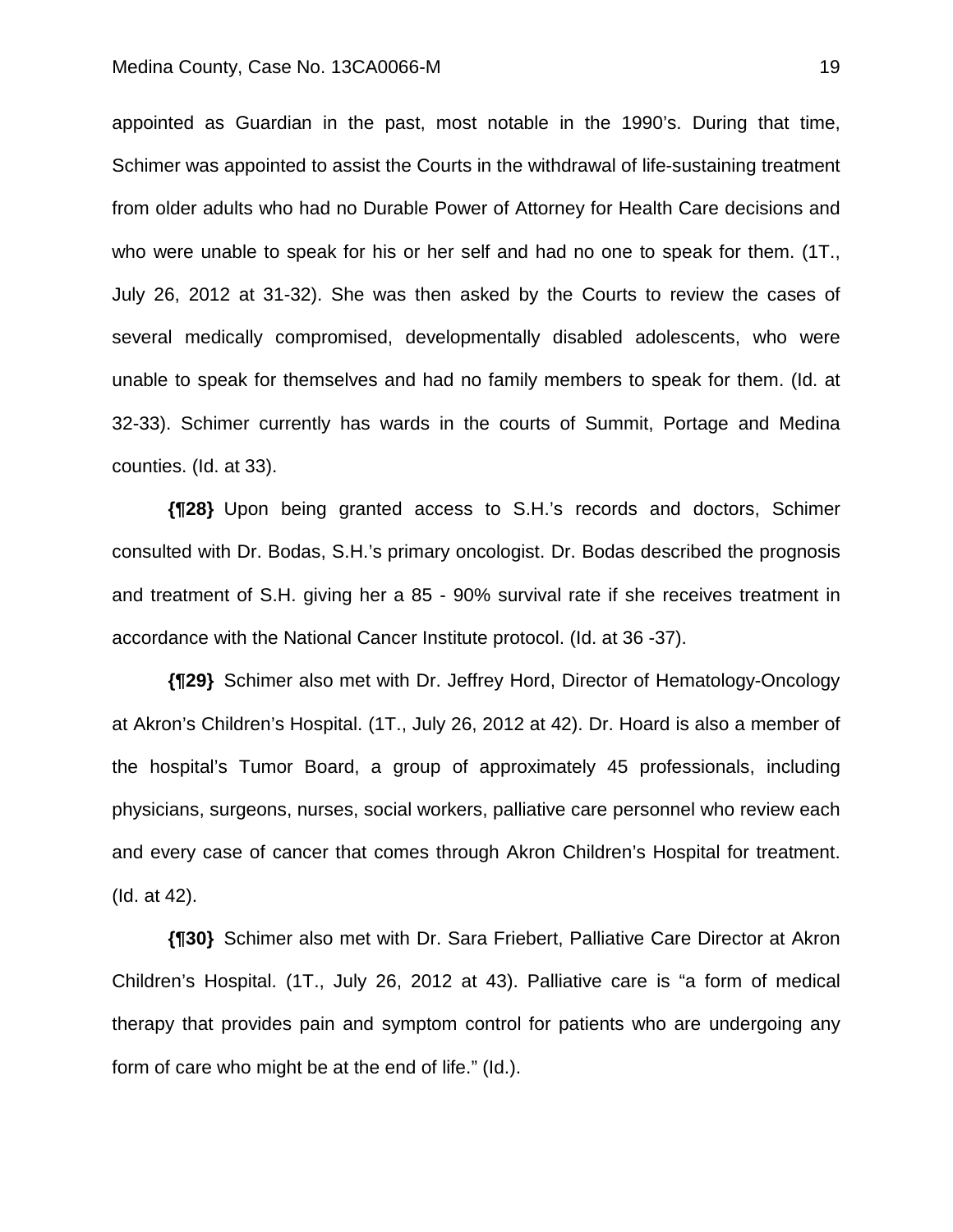**{¶31}** Finally, Schimer reviewed S.H.'s financial situation and assured the court that S.H. and her family owe nothing and will owe nothing for her medical treatment because it is paid for through government programs. (1T., July 26, 2012 at 44-45).

**{¶32}** Schimer expressed a desire to meet with and work with S.H. and her parents,

 I do believe they're reasonable people. I think people at the hospital are used to dealing with these kind of issues and would assist us in working out a mechanism that would be acceptable to the parents.

\* \* \*

 And my approach to life is not to hit people head-on. It's to try to work with families, to come to a good place with them so that we can begin to develop some trust so that they can begin to collaborate and approach this in a way that isn't frightening for [S.H.], isn't hostile for [S.H.] (1T., July 26, 2012 at 60; 74).

**{¶33}** Schimer also testified that the nausea S.H. experienced was ameliorated while S.H. was in the hospital, but things broke down when she went home,

No. Because she had already had symptoms and waited too long to

call, and suffered for a period of time before she was treated.

(1T., July 26, 2012 at 85). Further, the cancer itself can cause symptoms of fatigue and incapacitation. (Id. at 87).

**{¶34}** The probate court's own investigator Nicki Shook spoke with [A.L.] the individual who was providing natural health alternative treatment to S.H. She indicated that she is under a "fellowship program with Dr. [P.L.T.]" whose products are offered on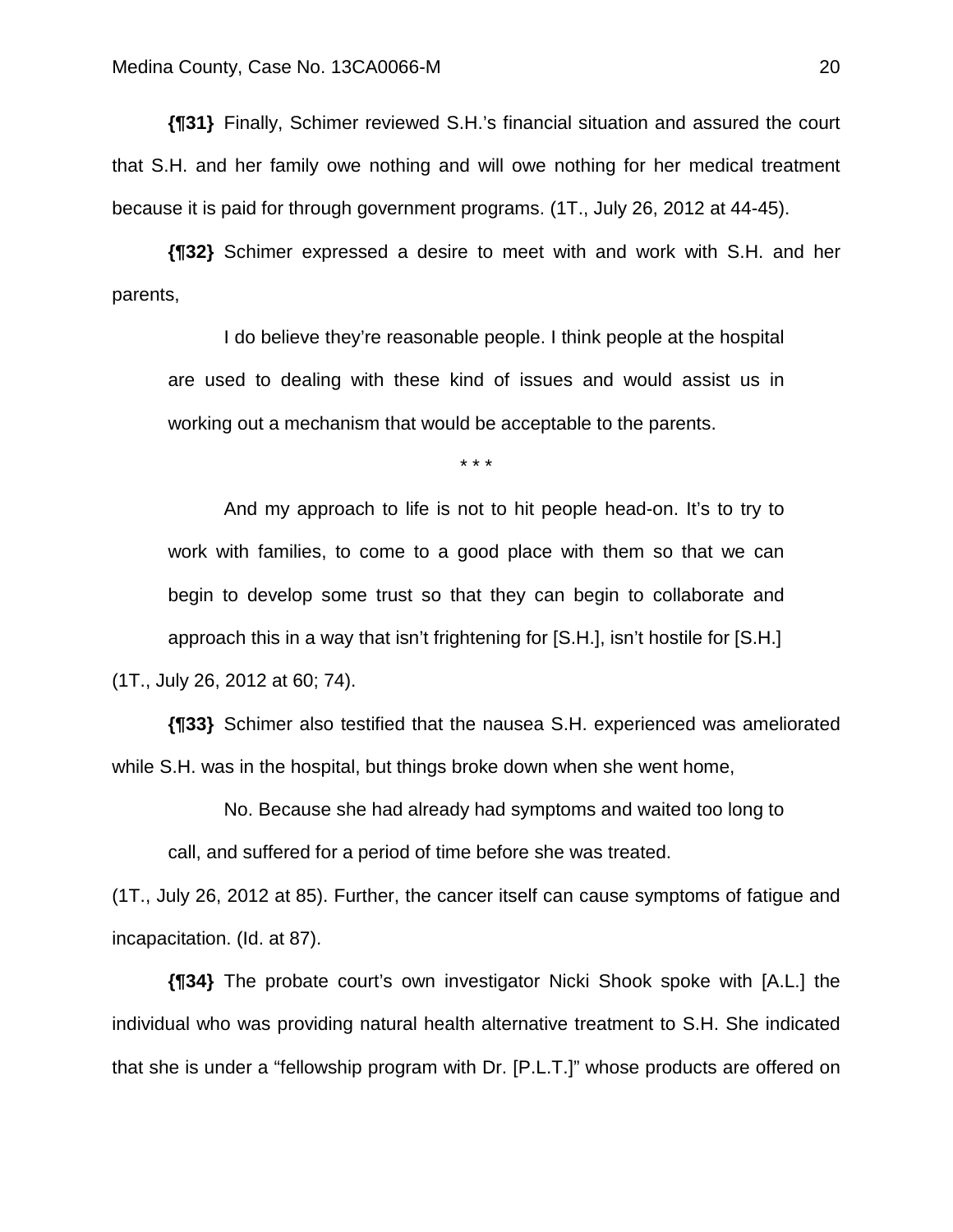# Medina County, Case No. 13CA0066-M 21

his web site. Some of the products are FDA approved. All contain warnings and disclaimers. When the Investigator attempted to speak with the doctor, the receptionist stated that [A.L.] "was only a customer of ours." In relationship to the long-term effects regarding S.H.'s health, [A.L.] stated "we just don't know the outcome."

**{¶35}** The Investigator found S.H. is not in remission and her disease will remain active. S.H. will die without treatment.

**{¶36}** Both the Investigator and S.H.'s Guardian ad litem suggest the family obtain a second opinion if that will allay the families concerns. Both indicate that no one has presented any evidence, studies or statistics that support a finding that the natural alternative treatment is as effective as chemotherapy. Both the Investigator and the Guardian support continuing S.H.'s treatment.

**{¶37}** In the case at bar, the medical evidence presented is that the proposed treatment will give S.H. a chance to grow and to thrive. While we respect the wishes of the parents and believe them to be honest and sincere, we are unwilling to adhere to the wishes of the parents under the facts of this case. Both the child's Guardian ad litem and the probate court's own Investigator found it to be in the best interest of S.H. to undergo treatment aimed at saving and preserving her life. The trial court in this case has disregarded those individuals choosing instead to base its decision, at least in part, on matters that are not contained in the trial court record. Further, the trial court's decision is wrought with speculation. The parties have never raised whether R.C. 2116.06 is constitutional as applied.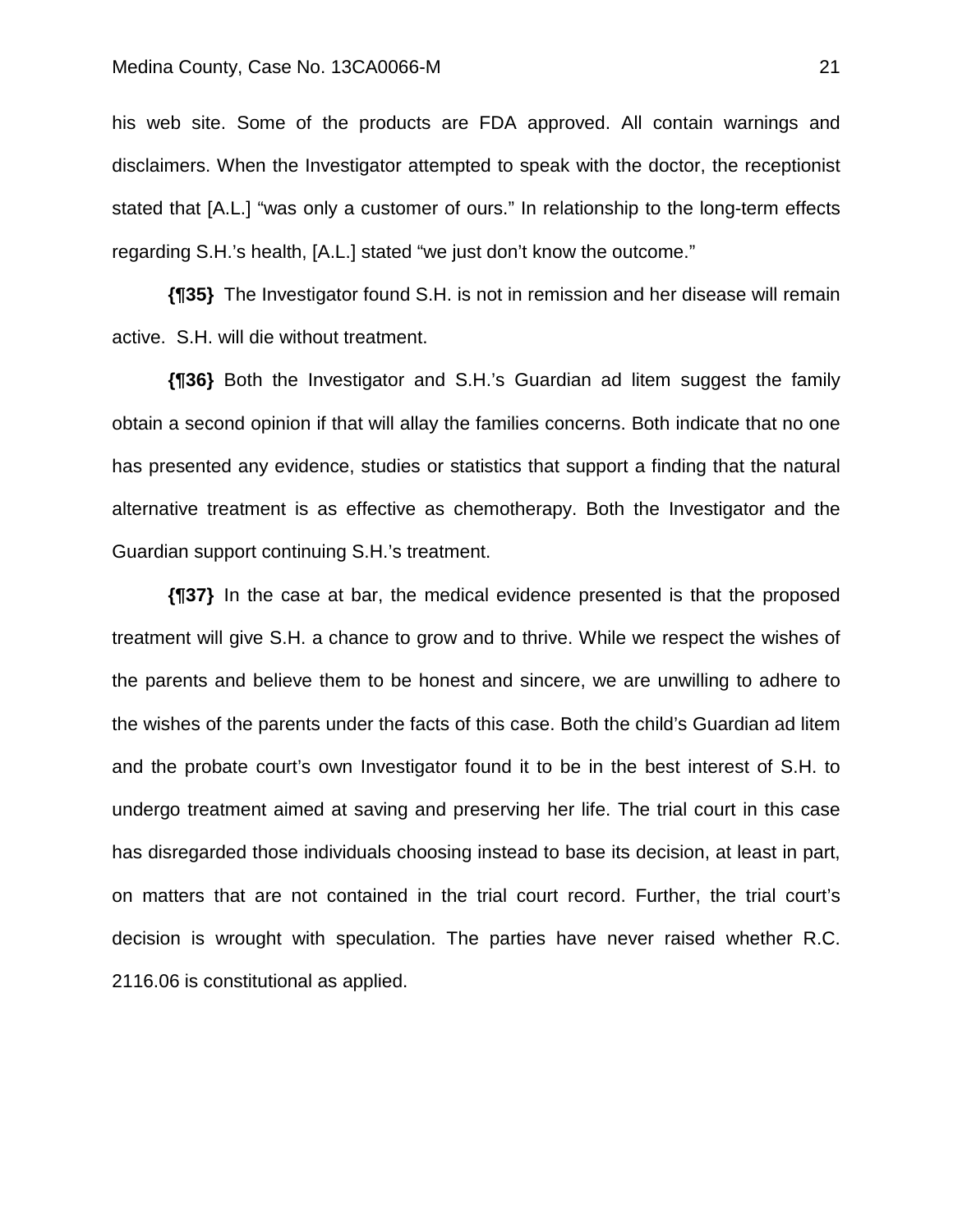### **CONCLUSION**

**{¶38}** A parent who has demonstrated sufficient commitment to his or her child is entitled to raise the child free from undue interference from third parties. Cf. *Hodgson v. Minnesota,* 497 U.S. at 447, 110 S.Ct. 2926, 111 L.Ed.2d 344. While we have no doubt that, the parents are acting in accordance with their principles, beliefs and honest convictions and that their goal may be a laudable one, it does not nullify or supersede the right of the state and the probate court to protect the health and well-being of a child.

**{¶39}** We find the decision of the Medina County Court of Common Pleas, Probate Division is not based upon competent credible evidence and is therefore an abuse of discretion.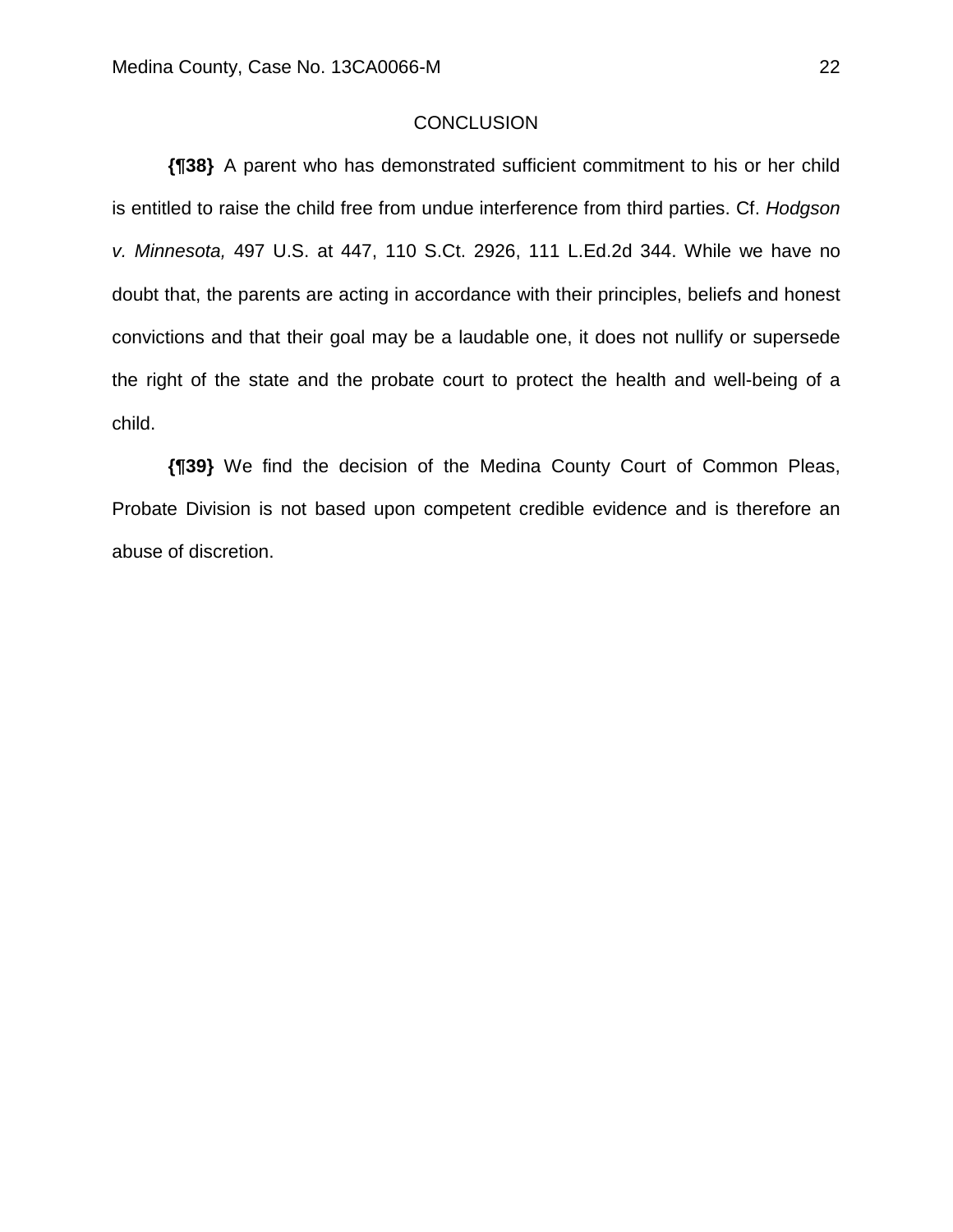**{¶40}** The judgment of the Court of Common Pleas, Probate Division, Medina County, Ohio, is reversed. Section 3(B) (2), Article IV of the Ohio Constitution gives an appellate court the power to affirm, reverse, or modify the judgment of an inferior court. Accordingly, we order the Medina County Probate Court to appoint Schimer as guardian of S.H. for purposes of making medical decisions on S.H.'s behalf without further delay and remand this case to the plenary authority of the Medina County Probate Court for proceedings in accordance with our opinion and the law.

 $\overline{\phantom{a}}$  , and the contract of the contract of the contract of the contract of the contract of the contract of the contract of the contract of the contract of the contract of the contract of the contract of the contrac

 $\overline{\phantom{a}}$  , and the contract of the contract of the contract of the contract of the contract of the contract of the contract of the contract of the contract of the contract of the contract of the contract of the contrac

 $\overline{\phantom{a}}$  , and the contract of the contract of the contract of the contract of the contract of the contract of the contract of the contract of the contract of the contract of the contract of the contract of the contrac

*Gwin, P.J.* 

By Gwin, P.J.,

Hoffman, J., and

Farmer, J., concur

HON. W. SCOTT GWIN

HON. WILLIAM B. HOFFMAN

HON. SHEILA G. FARMER

Sitting by Supreme Court Assignment

WSG:clw 0930